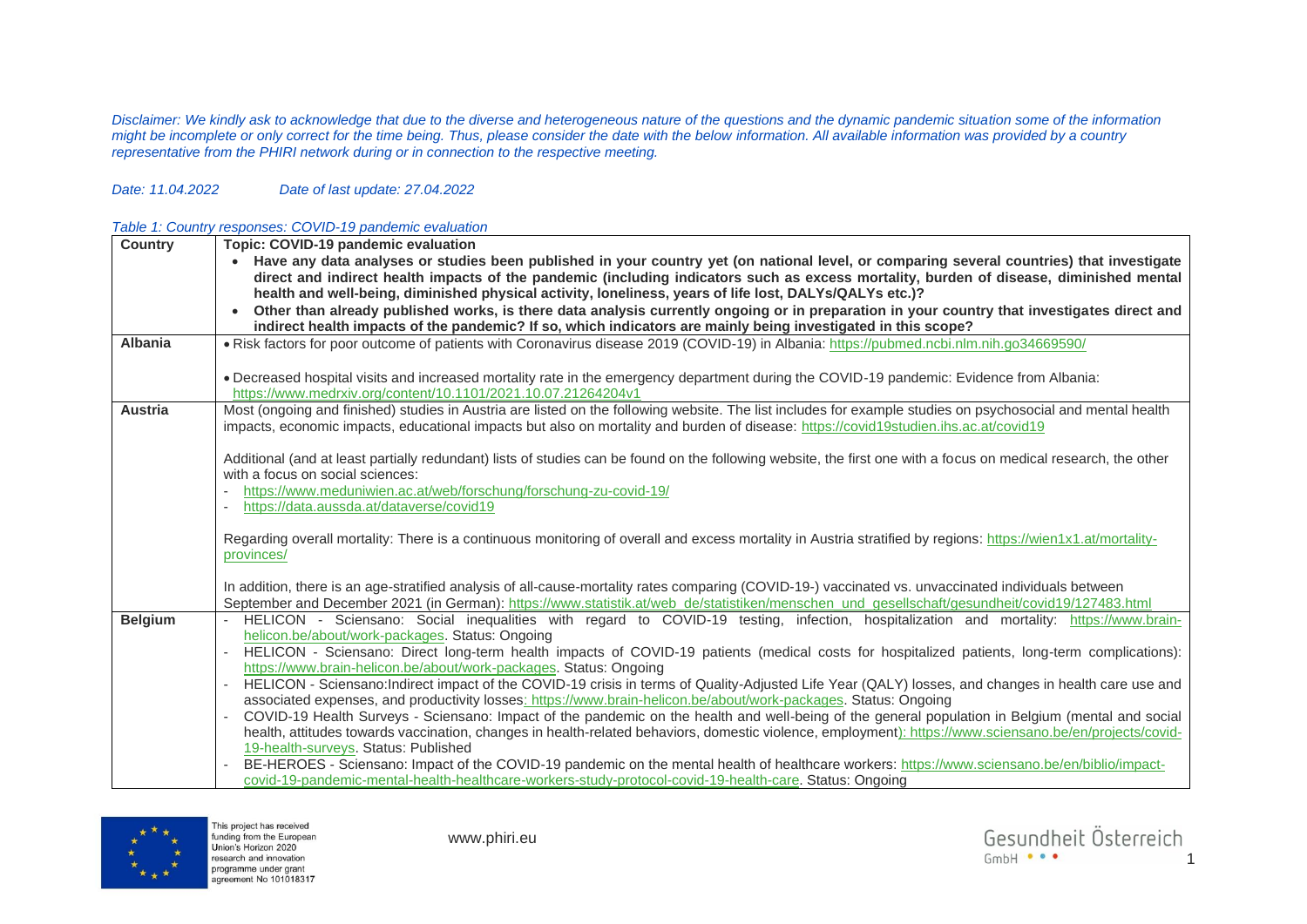|                 | Audits Hospital & Transport Surge Capacity Committee: Estimate of non-performed care in hospitals during the 1st, 2nd and 3rd                                                                           |
|-----------------|---------------------------------------------------------------------------------------------------------------------------------------------------------------------------------------------------------|
|                 | waves: https://www.riziv.fgov.be/fr/nouvelles/Pages/covid19-estimation-soins-non-effectues-hopitaux-1re-2e-3e-vagues.aspx. Status: Published                                                            |
|                 | Working Group Social Impacts COVID-19: Monitoring the social impact of the COVID-19 crisis in                                                                                                           |
|                 | Belgium: https://socialsecurity.belgium.be/fr/elaboration-de-la-politique-sociale/impact-social-covid-19. Status: Published / Ongoing                                                                   |
| Bosnia &        | In the Federation of Bosnia and Hercegovina we have done research of excesss mortality. With the Robert-Koch Institut we are doing on methodology                                                       |
| Herzegowina     | Daly's and Qaly'S, Years of life lost (we are preparing data). We analysing change in life expectancy (routine statistic).                                                                              |
| Czech           | Article on physical activity among children during COVID-19 pandemic https://pubmed.ncbi.nlm.nih.gov/34237088/                                                                                          |
| <b>Republic</b> |                                                                                                                                                                                                         |
|                 | Evaluation of effectivenes of policy measures https://khp.vse.cz/aktuality/sevcik-m-et-al-vyhodnoceni-efektivity-plosnych-restriktivnich-vladnich-opatreni-v-                                           |
|                 | reakci-na-pandemii-covid-19-v-ceske-republice-vyzkumna-studie-khp/                                                                                                                                      |
|                 |                                                                                                                                                                                                         |
|                 | YLL was computed and published https://www.iniciativa-snih.cz/veda-proti-covid-19-2-2-2021-kolik-let-zivota-jsme-ztratili-v-teto-epidemii/                                                              |
|                 |                                                                                                                                                                                                         |
|                 | <b>Excess mortality</b>                                                                                                                                                                                 |
|                 | delayed care, mainly in the area of cancer treatment, screening etc.                                                                                                                                    |
|                 | Prevalence of current mental disorders before and during the second wave of COVID-19 pandemic: an analysis of repeated nationwide cross-sectional<br>surveys. https://pubmed.ncbi.nlm.nih.gov/34062293/ |
|                 |                                                                                                                                                                                                         |
|                 | Mental Health and Quality & Safety of Care in Czech Residential Institutions during the COVID 19 Pandemic: A Mixed Methods Study                                                                        |
|                 | https://rdcu.be/ch7Sd                                                                                                                                                                                   |
| <b>Estonia</b>  | Data/prognoses are used in daily health politics, not so many published reports/articles exist about health impacts. Expected life expectency, burden of                                                |
|                 | disease, national mental health study are in works, results not final and published yet.                                                                                                                |
|                 |                                                                                                                                                                                                         |
|                 | Study on the prevalence of coronavirus in Estonia: The 1st year of the COVID-19 epidemic in Estonia: a population-based nationwide                                                                      |
|                 | sequential/consecutive cross-sectional study - ScienceDirect                                                                                                                                            |
|                 |                                                                                                                                                                                                         |
|                 | Analysis of COVID-19 cases and identification of risk groups (Project CORIVA):                                                                                                                          |
|                 | Long-Term Mortality Following COVID-19 Infection: A National Cohort Study From Estonia by Anneli Uuskula, Tuuli Jürgenson, Heti Pisarev, Raivo Kolde,                                                   |
|                 | Tatjana Meister, Anna Tisler, Kadri Suija, Ruth Kalda, Marko Piirsoo, Krista Fischer :: SSRN                                                                                                            |
|                 | Clinical Characteristics and Risk Factors for COVID-19 Infection and Disease Severity: A Nationwide Observational Study in Estonia by Tatjana Meister,                                                  |
|                 | Heti Pisarev, Raivo Kolde, Ruth Kalda, Kadri Suija, Lili Milani, Liis Karo-Astover, Marko Piirsoo, Anneli Uusküla :: SSRN                                                                               |
|                 | Acute COVID-19 severity and mental health morbidity trajectories in patient populations of six nations: an observational study - The Lancet Public Health                                               |
|                 | Awareness of the coronavirus and related attitudes in Estonia: nationwide study:                                                                                                                        |
|                 | Teadlikkus koroonaviirusest ja seotud hoiakud Eestis: rahvastikupõhine küsitlusuuring. COVID-19 kiiruuring   Tervise Arengu Instituut (tai.ee) (report in                                               |
|                 | Estonian) and article                                                                                                                                                                                   |
|                 | Perceived Stress During the First Wave of COVID-19 Outbreak: Results From Nationwide Cross-Sectional Study in Estonia (nih.gov)                                                                         |
|                 | COVID-19 kaugmõjud (haigekassa.ee) (in Estonian, long COVID-19 expenses)                                                                                                                                |
|                 | Kui palju on vaktsineerimine hoidnud kokku tervishoiu raha (haigekassa.ee) (in Estonian, COVID-19 expenses by vaccination status)                                                                       |
| <b>Finland</b>  | See some related links from Finland in English:                                                                                                                                                         |
|                 | Mental health: https://thl.fi/en/web/thlfi-en/-/coronavirus-epidemic-has-caused-psychological-distress-especially-among-highly-educated-                                                                |
|                 | women?redirect=%2Fen%2Fweb%2Fmental-health%2Fwhat-s-new                                                                                                                                                 |

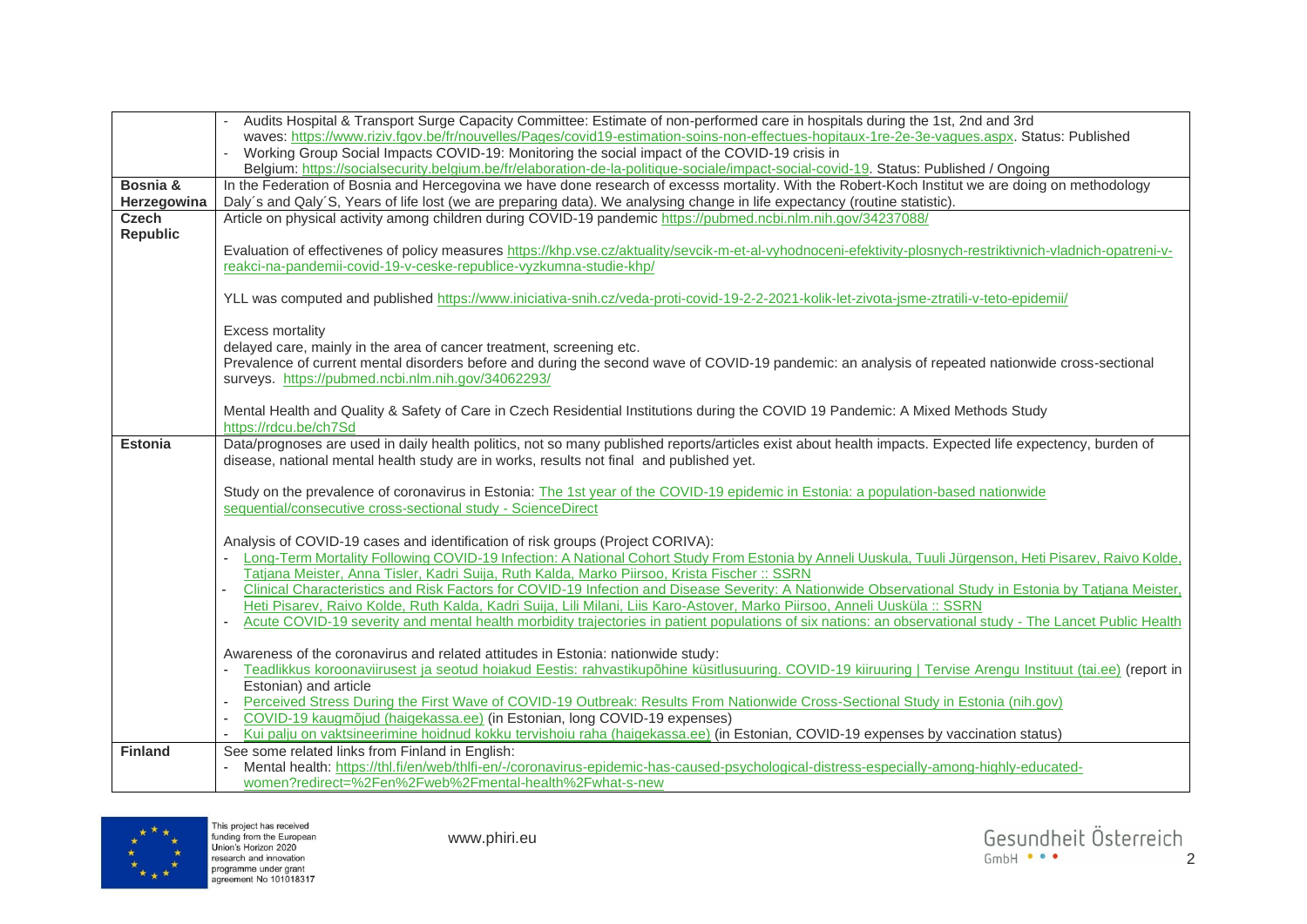| Mortality: https://thl.fi/en/web/infectious-diseases-and-vaccinations/what-s-new/coronavirus-covid-19-latest-updates/situation-update-on-                                                                                                                                                                                                                        |
|------------------------------------------------------------------------------------------------------------------------------------------------------------------------------------------------------------------------------------------------------------------------------------------------------------------------------------------------------------------|
| coronavirus/statistics-on-deaths-related-to-covid-19                                                                                                                                                                                                                                                                                                             |
| Among migrant - availability of information: https://urn.fi/URN:ISBN:978-952-343-632-9                                                                                                                                                                                                                                                                           |
| Impact of health of migrants: https://urn.fi/URN:ISBN:978-952-343-683-1                                                                                                                                                                                                                                                                                          |
| Some Finnish publications                                                                                                                                                                                                                                                                                                                                        |
| Laura Kestilä, Satu Kapiainen, Merita Mesiäislehto, Pekka Rissanen (Ed.). Effects of the COVID19-epidemic on well-being, the service system, and the                                                                                                                                                                                                             |
| national economy: Expert evaluation, spring 2022 Finnish Institute for Health and Welfare, THL Report 4/2022 [Covid-19-epidemian vaikutukset<br>hyvinvointiin, palvelujärjestelmään ja kansantalouteen: Asiantuntija-arvio, kevät 2022]. 225 pages. Helsinki 2022. ISBN ISBN 978-952-343-865-1.<br>Available online at https://urn.fi/URN:ISBN:978-952-343-865-1 |
| Pia Mäkelä, Ingeborg Rossow, Inger Synnøve Moan, Elin K Bye, Carolin Kilian, Kirsimarja Raitasalo, Peter Allebeck : Measuring changes in alcohol use<br>in Finland and Norway during the COVID-19 pandemic: Comparison between data sources. Int J Methods Psychiatr Res. 2021 Dec;30(4):e1892. doi:<br>10.1002/mpr.1892                                         |
| Tiia Kekäläinen, Enni-Maria Hietavala, Matti Hakamäki, Sarianna Sipilä, Eija K Laakkonen, Katja Kokko: Personality Traits and Changes in Health<br>Behaviors and Depressive Symptoms during the COVID-19 Pandemic: A Longitudinal Analysis from Pre-pandemic to Onset and End of the Initial                                                                     |
| Emergency Conditions in Finland. Int J Environ Res Public Health. 2021 Jul 21;18(15):7732. doi: 10.3390/ijerph18157732.                                                                                                                                                                                                                                          |
| Elina Mattila, Jaana Peltokoski, Marko H Neva, Marja Kaunonen, Mika Helminen, Anna-Kaisa Parkkila: COVID-19: anxiety among hospital staff and<br>associated factors. Ann Med. 2021 Dec;53(1):237-246. doi: 10.1080/07853890.2020.1862905.                                                                                                                        |
| Palmer K, Monaco A, Kivipelto M, Onder G, Maggi S, Michel JP, Prieto R, Sykara G, Donde S.: The potential long-term impact of the COVID-19 outbreak                                                                                                                                                                                                              |
| on patients with non-communicable diseases in Europe: consequences for healthy ageing. Aging Clin Exp Res. 2020 Jul;32(7):1189-1194. doi:<br>10.1007/s40520-020-01601-4                                                                                                                                                                                          |
| Lohiniva AL, Dub T, Hagberg L, Nohynek H.: Learning about COVID-19-related stigma, quarantine and isolation experiences in Finland.<br>PLoS One. 2021 Apr 14;16(4):e0247962. doi: 10.1371/journal.pone.0247962                                                                                                                                                   |
| Laukkala T, Suvisaari J, Rosenström T, Pukkala E, Junttila K, Haravuori H, Tuisku K, Haapa T, Jylhä P.: COVID-19 Pandemic and Helsinki University<br>Hospital Personnel Psychological Well-Being: Six-Month Follow-Up Results. Int J Environ Res Public Health. 2021 Mar 4;18(5):2524. doi:                                                                      |
| 10.3390/ijerph18052524.                                                                                                                                                                                                                                                                                                                                          |
| Partonen T, Kiviruusu O, Grainger M, Suvisaari J, Eklin A, Virtanen A, Kauppila R.: Suicides from 2016 to 2020 in Finland and the effect of the COVID-<br>19 pandemic. Br J Psychiatry. 2022 Jan;220(1):38-40. doi: 10.1192/bjp.2021.136.                                                                                                                        |
| Hammer CC, Cristea V, Dub T, Sivelä J.: Update on: high but slightly declining COVID-19 vaccine acceptance and reasons for vaccine acceptance,<br>Finland April to December 2020. Epidemiol Infect. 2021 Aug 3;149:e187. doi: 10.1017/S0950268821001680                                                                                                          |
| Heiskanen T, Rinne H, Miettinen S, Salminen AL.: Uptake of Tele-Rehabilitation in Finland amongst Rehabilitation Professionals during the COVID-19<br>Pandemic. Int J Environ Res Public Health. 2021 Apr 20;18(8):4383. doi: 10.3390/ijerph18084383.                                                                                                            |
| Ng K, Koski P, Lyyra N, Palomaki S, Mononen K, Blomqvist M, Vasankari T, Kokko S.: Finnish late adolescents' physical activity during COVID-19 spring<br>2020 lockdown. BMC Public Health. 2021 Dec 1;21(1):2197. doi: 10.1186/s12889-021-12263-w.                                                                                                               |
| Juutinen A, Sarvikivi E, Laukkanen-Nevala P, Helve O.: Closing lower secondary schools had no impact on COVID-19 incidence in 13-15-year-olds in                                                                                                                                                                                                                 |
| Finland. Epidemiol Infect. 2021 Oct 26;149:e233. doi: 10.1017/S0950268821002351.                                                                                                                                                                                                                                                                                 |
| Baum U, Poukka E, Palmu AA, Salo H, Lehtonen TO, Leino T.: Effectiveness of vaccination against SARS-CoV-2 infection and Covid-19 hospitalisation<br>among Finnish elderly and chronically ill-An interim analysis of a nationwide cohort study. PLoS One. 2021 Nov 18;16(11):e0258704. doi:                                                                     |
| 10.1371/journal.pone.0258704                                                                                                                                                                                                                                                                                                                                     |
| Raitio A, Ahonen M, Jääskelä M, Jalkanen J, Luoto TT, Haara M, Nietosvaara Y, Salonen A, Pakkasjärvi N, Laaksonen T, Sinikumpu JJ, Syvänen J.:<br>Reduced Number of Pediatric Orthopedic Trauma Requiring Operative Treatment during COVID-19 Restrictions: A Nationwide Cohort Study.                                                                           |
| Scand J Surg. 2021 Jun;110(2):254-257. doi: 10.1177/1457496920968014                                                                                                                                                                                                                                                                                             |

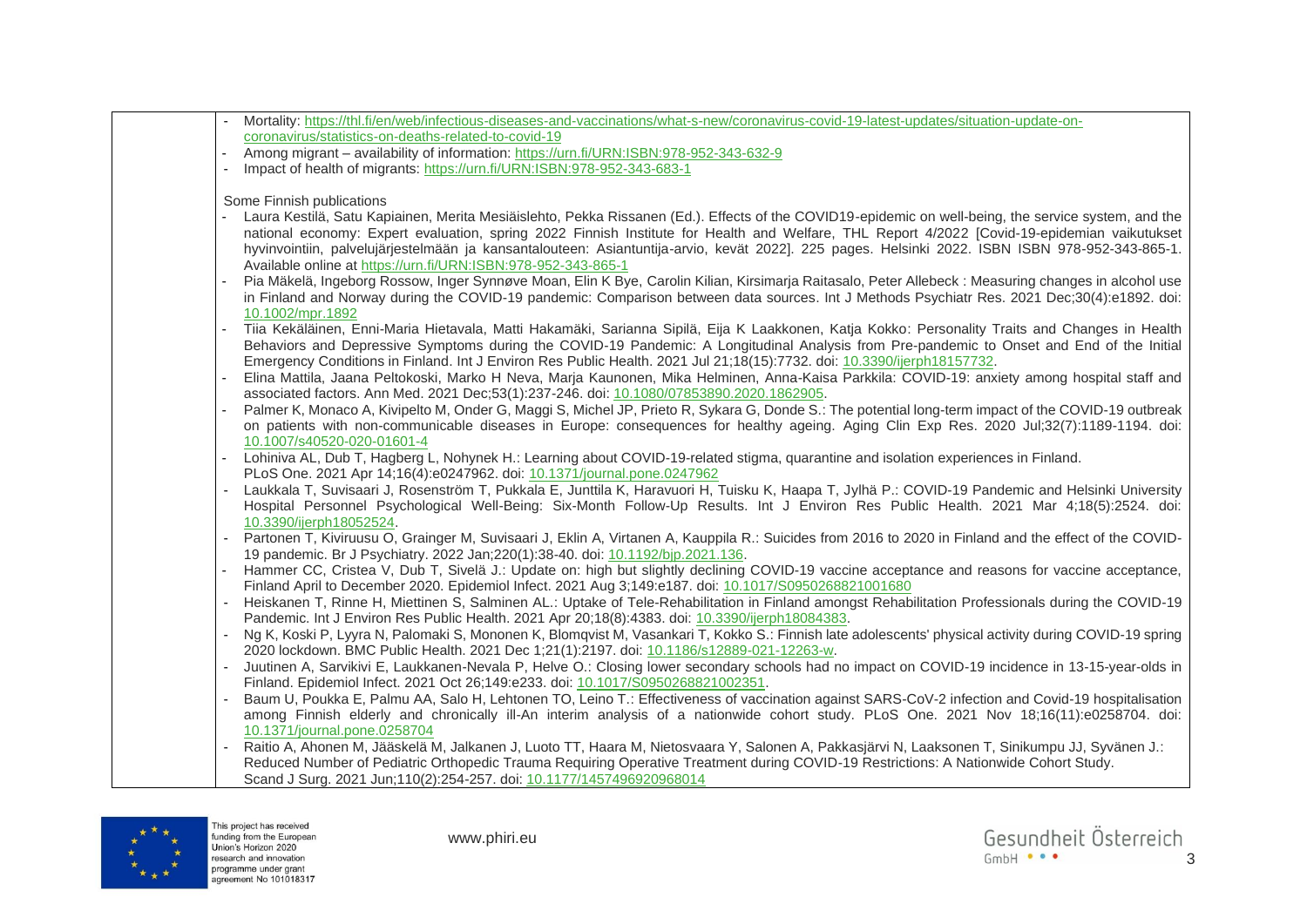|                | Rimpelä A, Lindfors P, Kinnunen JM, Myöhänen A, Hotulainen R, Koivuhovi S, Vainikainen MP.: The Way of Distance Teaching Is Related to Adolescent<br>Students' Health and Loneliness during the School Closure in Finland. Int J Environ Res Public Health. 2021 Nov 25;18(23):12377. doi: |
|----------------|--------------------------------------------------------------------------------------------------------------------------------------------------------------------------------------------------------------------------------------------------------------------------------------------|
|                | 10.3390/ijerph182312377.                                                                                                                                                                                                                                                                   |
|                | Holm ME, Sainio P, Parikka S, Koskinen S.: The effects of the COVID-19 pandemic on the psychosocial well-being of people with disabilities.                                                                                                                                                |
|                | Disabil Health J. 2022 Apr; 15(2): 101224. doi: 10.1016/j.dhjo.2021.101224                                                                                                                                                                                                                 |
|                | Lohiniva AL, Sane J, Sibenberg K, Puumalainen T, Salminen M.: Understanding coronavirus disease (COVID-19) risk perceptions among the public to                                                                                                                                            |
|                | enhance risk communication efforts: a practical approach for outbreaks, Finland, February 2020. Euro Surveill. 2020 Apr;25(13):2000317. doi:                                                                                                                                               |
|                | 10.2807/1560-7917.ES.2020.25.13.2000317.                                                                                                                                                                                                                                                   |
|                | Auranen K, Shubin M, Karhunen M, Sivelä J, Leino T, Nurhonen M.: Social Distancing and SARS-CoV-2 Transmission Potential Early in the Epidemic in                                                                                                                                          |
|                | Finland. Epidemiology. 2021 Jul 1;32(4):525-532. doi: 10.1097/EDE.0000000000001344.                                                                                                                                                                                                        |
|                | Eronen J, Paakkari L, Portegijs E, Rantanen T.: Coronavirus-related health literacy and perceived restrictiveness of protective measures among                                                                                                                                             |
|                | community-dwelling older persons in Finland. Aging Clin Exp Res. 2021 Aug;33(8):2345-2353. doi: 10.1007/s40520-021-01928-6.                                                                                                                                                                |
|                | Holmberg V, Salmi H, Kattainen S, Ollgren J, Kantele A, Pynnönen J, Järvinen A, Forsblom E, Silén S, Kivivuori SM, Meretoja A, Hästbacka J.:                                                                                                                                               |
|                | Association between first language and SARS-CoV-2 infection rates, hospitalization, intensive care admissions and death in Finland: a population-based<br>observational cohort study. Clin Microbiol Infect. 2022 Jan;28(1):107-113. doi: 10.1016/j.cmi.2021.08.022. Epub 2021 Sep 30.     |
|                | Sarasjärvi KK, Vuolanto PH, Solin PCM, Appelqvist-Schmidlechner KL, Tamminen NM, Elovainio M, Therman S.: Subjective mental well-being among                                                                                                                                               |
|                | higher education students in Finland during the first wave of COVID-19. Scand J Public Health. 2022 Feb 22:14034948221075433. doi:                                                                                                                                                         |
|                | 10.1177/14034948221075433                                                                                                                                                                                                                                                                  |
|                | Uimonen M, Ponkilainen V, Kuitunen I, Eskola M, Mattila VM.: Emergency department visits due to coronary artery disease during COVID-19 in Finland:                                                                                                                                        |
|                | A register-based study. Scand J Public Health. 2022 Feb;50(1):117-123. doi: 10.1177/14034948211038422                                                                                                                                                                                      |
|                | Hakonen E, Varimo T, Tuomaala AK, Miettinen PJ, Pulkkinen MA.: The effect of COVID-19 lockdown on the glycemic control of children with type 1                                                                                                                                             |
|                | diabetes. BMC Pediatr. 2022 Jan 19;22(1):48. doi: 10.1186/s12887-022-03115-6.                                                                                                                                                                                                              |
|                |                                                                                                                                                                                                                                                                                            |
|                | Finish publications:<br>- Positive mental health:                                                                                                                                                                                                                                          |
|                | https://www.julkari.fi/bitstream/handle/10024/142761/TUTI2021_036_Psyykkisen_kuormittuneisuuden_s_k.pdf?sequence=4&isAllowed=y                                                                                                                                                             |
|                | - Cancer burden: https://www.duodecimlehti.fi/duo16035                                                                                                                                                                                                                                     |
|                | - Excess mortaliy of elderly: https://www.potilaanlaakarilehti.fi/uutiset/laitosvanhusten-ylikuolleisuus-covid-19-tautiin-ensiaallossa/                                                                                                                                                    |
|                | - COVID-19 as a cause of death: https://www.tilastokeskus.fi/ajk/koronavirus/koronavirus-ajankohtaista-tilastotietoa/miten-vaikutukset-nakyvat-                                                                                                                                            |
|                | tilastoissa/koronavirus_kuolemansyyna                                                                                                                                                                                                                                                      |
| <b>Ireland</b> | In Ireland the following report was recently published by the Health Information & Quality Authority. It provides a descriptive analysis of COVID-19                                                                                                                                       |
|                | epidemiological indicators and associated contextual factors in European countries. It is available on their website here: https://www.higa.ie/reports-and-                                                                                                                                |
|                | publications/health-technology-assessment/descriptive-analysis-covid-19-epidemiological                                                                                                                                                                                                    |
| <b>Italy</b>   | A huge amount of papers and reports on direct and indirect health impacts at national level, were published during the Pandemic of COVID-19 in Italy. Just                                                                                                                                 |
|                | some example are following reported:                                                                                                                                                                                                                                                       |
|                | More than 100 periodic reports from the National Institute of Health-ISS on 'Covid-19: surveillance, impact of infections and vaccine efficacy. National                                                                                                                                   |
|                | updates' (link to the last one available: https://www.epicentro.iss.it/coronavirus/bollettino/Bollettino-sorveglianza-integrata-COVID-19_30-marzo-2022.pdf;                                                                                                                                |
|                | in Italian language);                                                                                                                                                                                                                                                                      |
|                |                                                                                                                                                                                                                                                                                            |
|                | More than 120 periodic reports from the National Institute of Health-ISS on 'Characteristics of SARS-CoV-2 patients dying in Italy based on available data'                                                                                                                                |
|                | (link to the last one available: https://www.epicentro.iss.it/en/coronavirus/bollettino/Report-COVID-2019_10_january_2022.pdf; in English languages);                                                                                                                                      |

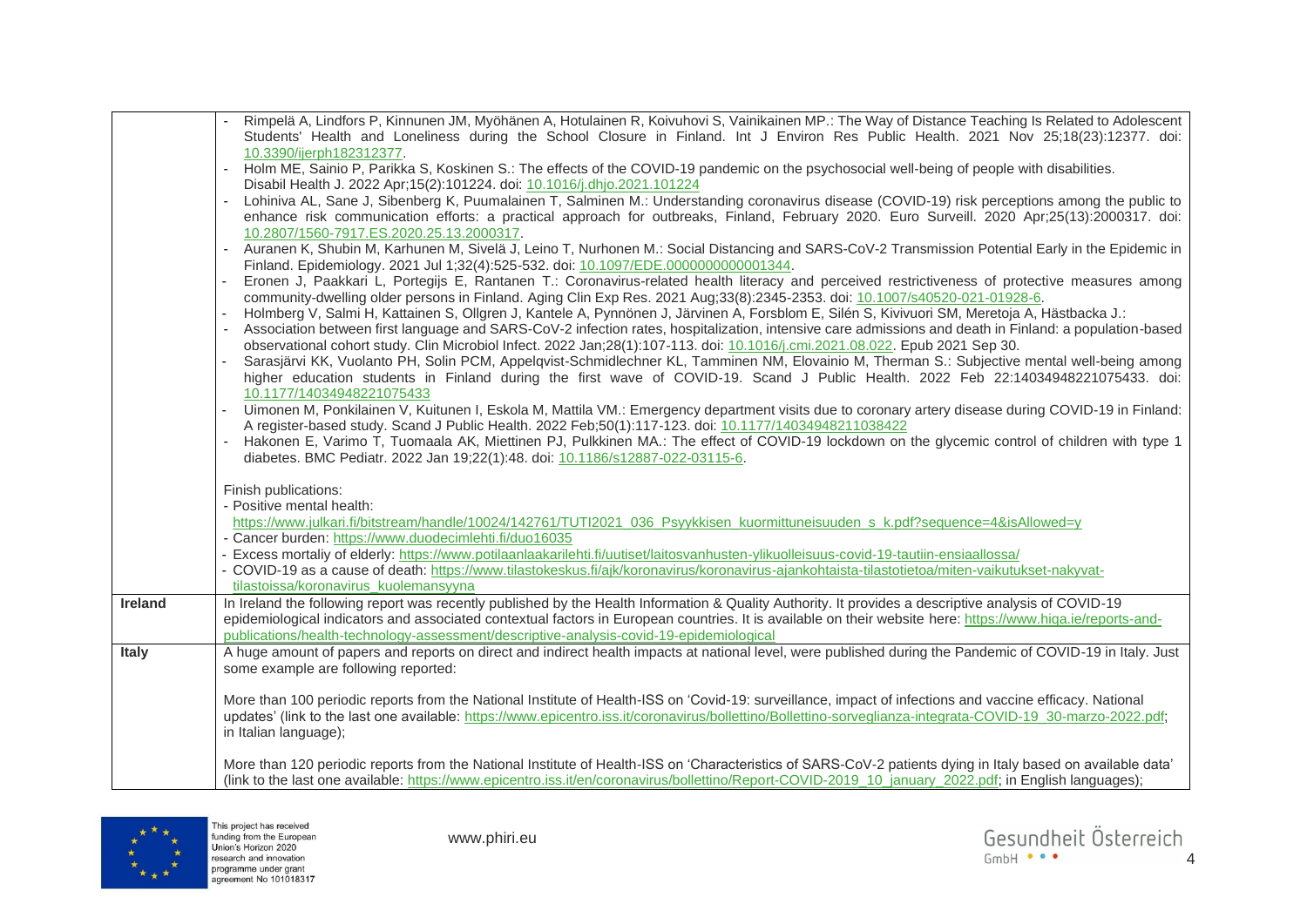



funding from the European Union's Horizon 2020 research and innovation programme under grant agreement No 101018317

www.phiri.eu

Gesundheit Österreich  $GmhH$   $\bullet$   $\bullet$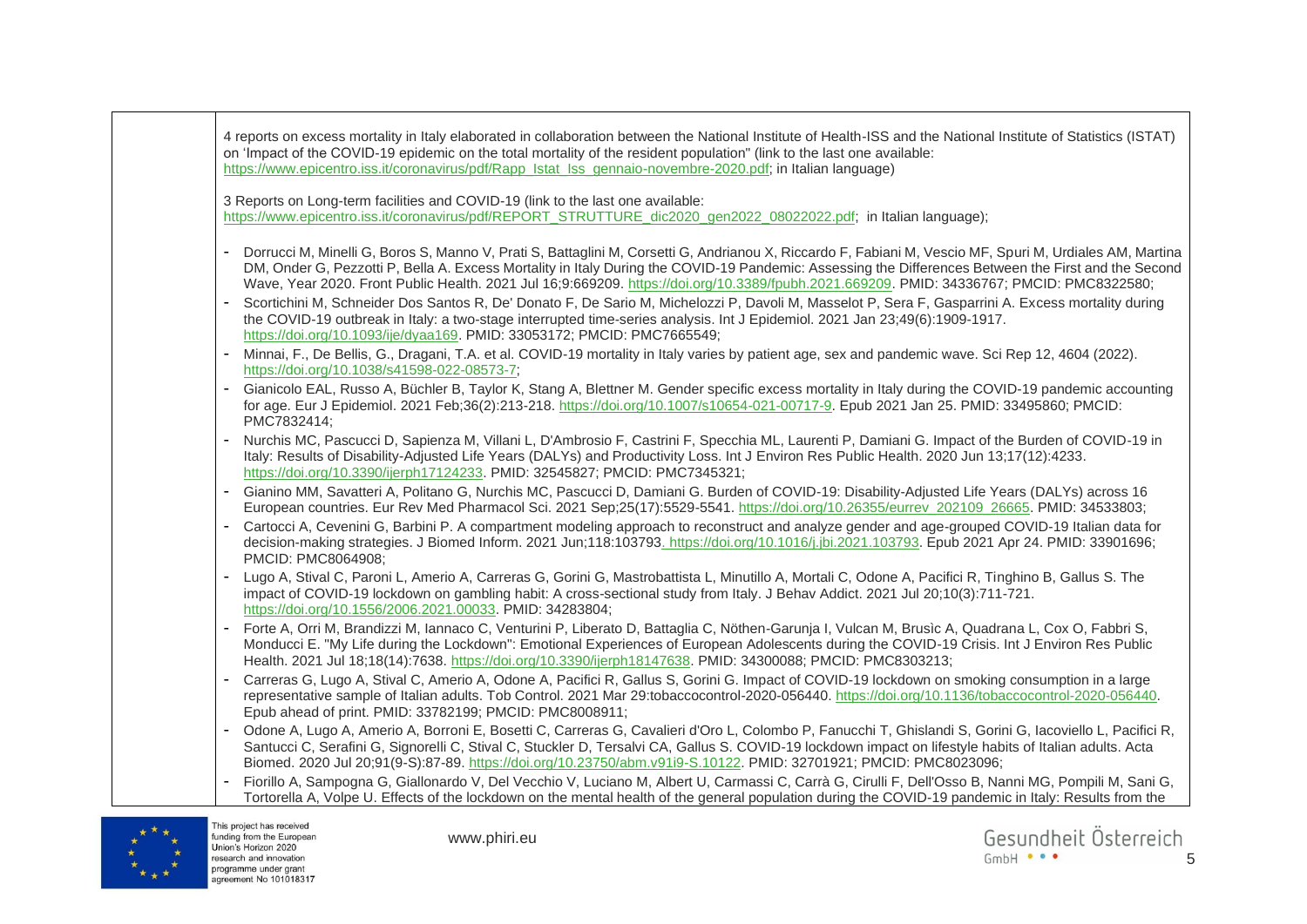|               | COMET collaborative network. Eur Psychiatry. 2020 Sep 28;63(1):e87. https://doi.org/10.1192/j.eurpsy.2020.89. PMID: 32981568; PMCID:<br>PMC7556907;                                                                                                                                                                                                                                                                                                                                                                                  |
|---------------|--------------------------------------------------------------------------------------------------------------------------------------------------------------------------------------------------------------------------------------------------------------------------------------------------------------------------------------------------------------------------------------------------------------------------------------------------------------------------------------------------------------------------------------|
|               | Maugeri G, Castrogiovanni P, Battaglia G, Pippi R, D'Agata V, Palma A, Di Rosa M, Musumeci G. The impact of physical activity on psychological<br>health during Covid-19 pandemic in Italy. Heliyon. 2020 Jun 24;6(6):e04315. https://doi.org/10.1016/j.heliyon.2020.e04315. PMID: 32613133; PMCID:<br>PMC7311901;                                                                                                                                                                                                                   |
|               | - Zaccagni L, Toselli S, Barbieri D. Physical Activity during COVID-19 Lockdown in Italy: A Systematic Review. Int J Environ Res Public Health. 2021 Jun<br>13;18(12):6416. https://doi.org/10.3390/ijerph18126416. PMID: 34199286; PMCID: PMC8296244;                                                                                                                                                                                                                                                                               |
|               | Di Renzo L, Gualtieri P, Pivari F, Soldati L, Attinà A, Cinelli G, Leggeri C, Caparello G, Barrea L, Scerbo F, Esposito E, De Lorenzo A. Eating habits and<br>lifestyle changes during COVID-19 lockdown: an Italian survey. J Transl Med. 2020 Jun 8;18(1):229. https://doi.org/10.1186/s12967-020-02399-5.<br>PMID: 32513197; PMCID: PMC7278251;                                                                                                                                                                                   |
|               | Canevelli M, Palmieri L, Raparelli V, Punzo O, Donfrancesco C, Lo Noce C, Vanacore N, Brusaferro S, Onder G, Italian National Institute of Health<br>COVID-19 Mortality Group. COVID-19 mortality among migrants living in Italy. Annali dell'Istituto Superiore di Sanità 2020; 56(3): 373-377;                                                                                                                                                                                                                                     |
|               | Bucciardini R, Contoli B, De Castro P, Donfrancesco C, Falzano L, Ferrelli R, Giammarioli A, Mattioli B, Medda E, Minardi V, Minelli G, Palmieri L,<br>Pasetto R, Pizzi E, Rossi S, Venerosi A. The health equity in all policies (HEiAP) approach before and beyond the Covid-19 pandemic in the Italian<br>context (Commentary). International Journal for Equity in Health 2020; 19:92; https://doi.org/10.1186/s12939-020-01209-0;                                                                                               |
|               | Canevelli M, Palmieri L, Raparelli V, Lo Noce C, Colaizzo E, Tiple D, Vaianella L, Vanacore V, Brusaferro S, Onder G, and the Italian National Institute<br>of Health COVID-19 Mortality Group. Prevalence and clinical correlates of dementia among COVID-19-related deaths in Italy. Alzheimer's & Dementia:<br>Diagnosis, Assessment & Disease Monitoring 2020; 12: e12114; https://doi.org/10.1002/dad2.12114;                                                                                                                   |
|               | Palmieri L, Palmer K, Lo Noce C, Meli P, Giuliano M, Floridia M, Tamburo de Bella M, Piccioli A, Brusaferro S, Onder G and the Italian National Institute<br>of Health COVID-19 Mortality Ggroup. Differences in the clinical characteristics of COVID-19 patients who died in hospital during different phases of the<br>pandemic: national data from Italy. Aging Clinical and Experimental Research 2020; 2020 Dec 21:1-7. https://doi.org/10.1007/s40520-020-01764-0.<br>Epub ahead of print. PMID: 33345291; PMCID: PMC7750107; |
|               | Punzo O, Bellino S, Palmieri L, Lo Noce C, Giuliano M, Meli P, Boros S, Bella A, Riccardo F, Pezzotti P, Onder G, the Italian National Institute of Health<br>COVID-19 Mortality and Surveillance Groups. Clinical characteristics of individuals under 40 years of age who died with COVID-19 in Italy; J Med Virol.<br>2021; 1-5; Letter to the Editor; https://doi.org/10.1002/jmv.26788.                                                                                                                                         |
|               | Lega I, Nisticò L, Palmieri L, Caroppo E, Lo Noce C, Donfrancesco C, Vanacore N, Scattoni ML, Picardi A, Gigantesco A, Brusaferro S, Onder G, and<br>the Italian National Institute of Health COVID-19 Mortality Group. Psychiatric disorders among hospitalised patients deceased with COVID-19 in Italy;<br>EClinicalMedicine 2021, https://doi.org/10.1016/j.eclinm.2021.100854.                                                                                                                                                  |
|               | Rosano A, Lorini C, Unim B, Griebler R, Cadeddu C, Regazzi L, Galeone D and Palmieri L. Coronavirus-Related Health Literacy: A Cross-Sectional<br>Study during the COVID-19 Pandemic in Italy. Int. J. Environ. Res. Public Health 2022, 19, 3807: pp.13. https://doi.org/10.3390/ijerph19073807;                                                                                                                                                                                                                                    |
|               | Cadeddu C, Regazzi L, Bonaccorsi G, Rosano A, Unim B, Griebler R, Link T, De Castro P, D'Elia R, Mastrilli V and Palmieri L. The Determinants of<br>Vaccine Literacy in the Italian Population: Results from the Health Literacy Survey 2019. Int. J. Environ. Res. Public Health 2022, 19, 4429: pp.13.<br>https://doi.org/10.3390/ijerph19084429.                                                                                                                                                                                  |
| <b>Norway</b> | Several relevant studies exist from Norway and are collated at the below link.<br>https://www.fhi.no/kk/oppsummert-forskning-for-helsetjenesten/norsk-covid-19-forskning/                                                                                                                                                                                                                                                                                                                                                            |
|               | The Norwegian Government's Management of the Coronavirus Pandemic - Part 2 - Summary in English:<br>https://www.regjeringen.no/en/dokumenter/nou-2022-5/id2910055/                                                                                                                                                                                                                                                                                                                                                                   |
| Poland        | The publication of the National Institute of Public Health entitled ""Public Health 3.0"" includes conclusions and recommendations resulting from the<br>observation of the public health situation during the Covid-19 pandemic, from a global perspective, confronted with the existing public health paradigm (the<br>use of the global perspective allowed for minimizing the amount of information devoted to Poland, but for the authors it was a constant point of reference).                                                |

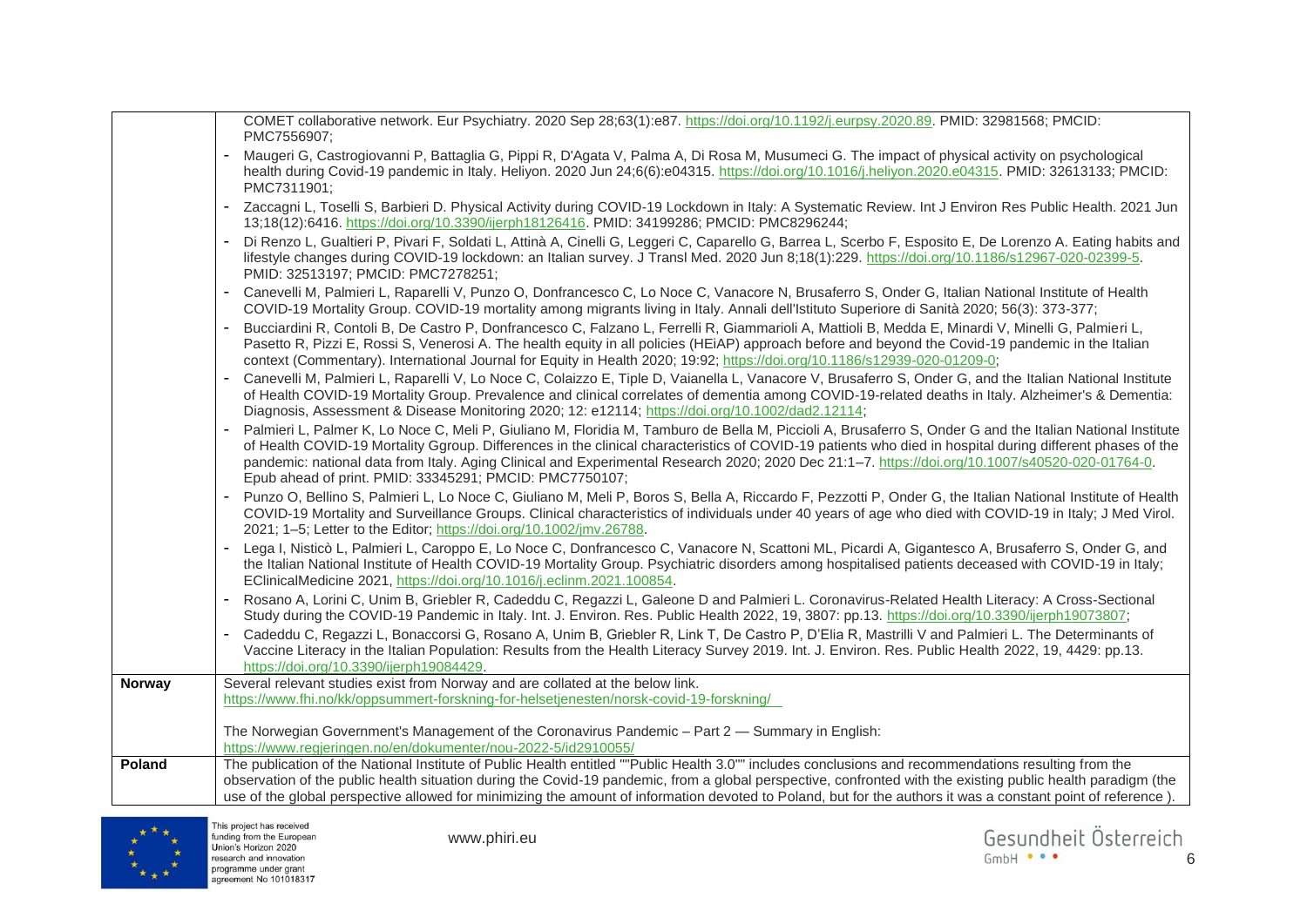|               | The authors address the following issues: paradigm evolution and pre-pandemic crisis, evidence-based public health, public health as part of an integrated<br>health system, health system, society and economy, political conditions, and their aspects. The paper outlines a revised or enriched public health paradigm<br>that will inspire many of the conceptual work for theory and practice. The recommendations are to refer directly to the national realities but are to be<br>justified in the content of the paradigm presented in the publication. This study is addressed to professionals and researchers related to the subject of<br>public health, as well as to people not professionally related to the issues, but interested in health matters.<br>https://www.pzh.gov.pl/publikacja-zdrowie-publiczne-3-0/<br>In 2022 on the official webpage of the Map of health needs provided by the Ministry of Health several reports were published, whose aim was to<br>summarize the impact of the COVID-19 pandemic on implementation services and treatment of patients, analyzing the most important indicators,<br>especially considering 2020. |
|---------------|---------------------------------------------------------------------------------------------------------------------------------------------------------------------------------------------------------------------------------------------------------------------------------------------------------------------------------------------------------------------------------------------------------------------------------------------------------------------------------------------------------------------------------------------------------------------------------------------------------------------------------------------------------------------------------------------------------------------------------------------------------------------------------------------------------------------------------------------------------------------------------------------------------------------------------------------------------------------------------------------------------------------------------------------------------------------------------------------------------------------------------------------------------------------|
|               | The analyzes used, among others, the following data:<br>. NFZ (National Health Fund), regarding the reported benefits in 2019-2020,<br>• KRPC-19, related to hospitalizations due to COVID-19 in 2020,<br>. Ministry of the Interior and Administration on the number of covid beds,<br>. RPWDL (Register of Entities Performing Healthcare Activities) in terms of the total number of beds,<br>. WSSE (Sanitary Inspection) and the registry for the number of infections and deaths due to COVID-19.                                                                                                                                                                                                                                                                                                                                                                                                                                                                                                                                                                                                                                                             |
|               | An important element influencing the improvement of patient safety were the activities carried out by the Minister of Health in the field of combating the<br>pandemic and counteracting its effects. In addition, the implementation of the National Vaccine Program against COVID-19, which started in December<br>2020, was summarized, the main goal of which is to achieve the level of vaccination of the society enabling control of the COVID-19 pandemic and at the<br>same time improving the availability of health services.                                                                                                                                                                                                                                                                                                                                                                                                                                                                                                                                                                                                                            |
|               | The above-mentioned reports are:<br>1. The impact of the COVID-19 pandemic on health needs in Poland, Infectious diseases,<br>2. The impact of the COVID-19 pandemic on health needs in Poland, Cardiovascular diseases,<br>3. The impact of the COVID-19 pandemic on health needs in Poland, Oncological diseases,<br>4. The impact of the COVID-19 pandemic on health needs in Poland, Diseases of the respiratory system,<br>5. The impact of the COVID-19 pandemic on the health needs in Poland, Diseases of the musculoskeletal system in Poland,<br>6. The impact of the COVID-19 pandemic on health needs in Poland, Mental disorders,<br>7. The impact of the COVID-19 pandemic on health needs in Poland, Mother and child.                                                                                                                                                                                                                                                                                                                                                                                                                               |
|               | Several scientific institutions (eg. universities, research institutes) have been working on reports analyzing the impact of Covid-19 on healthcare system<br>establishing recommendations for the future.                                                                                                                                                                                                                                                                                                                                                                                                                                                                                                                                                                                                                                                                                                                                                                                                                                                                                                                                                          |
| <b>Serbia</b> | Some papers that can be interesting are:<br>Experiences and aftermath of the COVID-19 lockdown among community-dwelling older people in Serbia: A qualitative study:<br>https://onlinelibrary.wiley.com/doi/full/10.1111/jep.13641                                                                                                                                                                                                                                                                                                                                                                                                                                                                                                                                                                                                                                                                                                                                                                                                                                                                                                                                  |
|               | Performance evaluation of general public hospitals in territories of the Former Yugoslavia: An ecological study using the Pabon Lasso model:<br>https://pubmed.ncbi.nlm.nih.gov/35332583/                                                                                                                                                                                                                                                                                                                                                                                                                                                                                                                                                                                                                                                                                                                                                                                                                                                                                                                                                                           |
|               | Children's Daily Routine Response to COVID-19 Emergency Measures in Serbia:<br>https://www.frontiersin.org/articles/10.3389/fped.2021.656813/full?&utm_source=Email_to_authors                                                                                                                                                                                                                                                                                                                                                                                                                                                                                                                                                                                                                                                                                                                                                                                                                                                                                                                                                                                      |

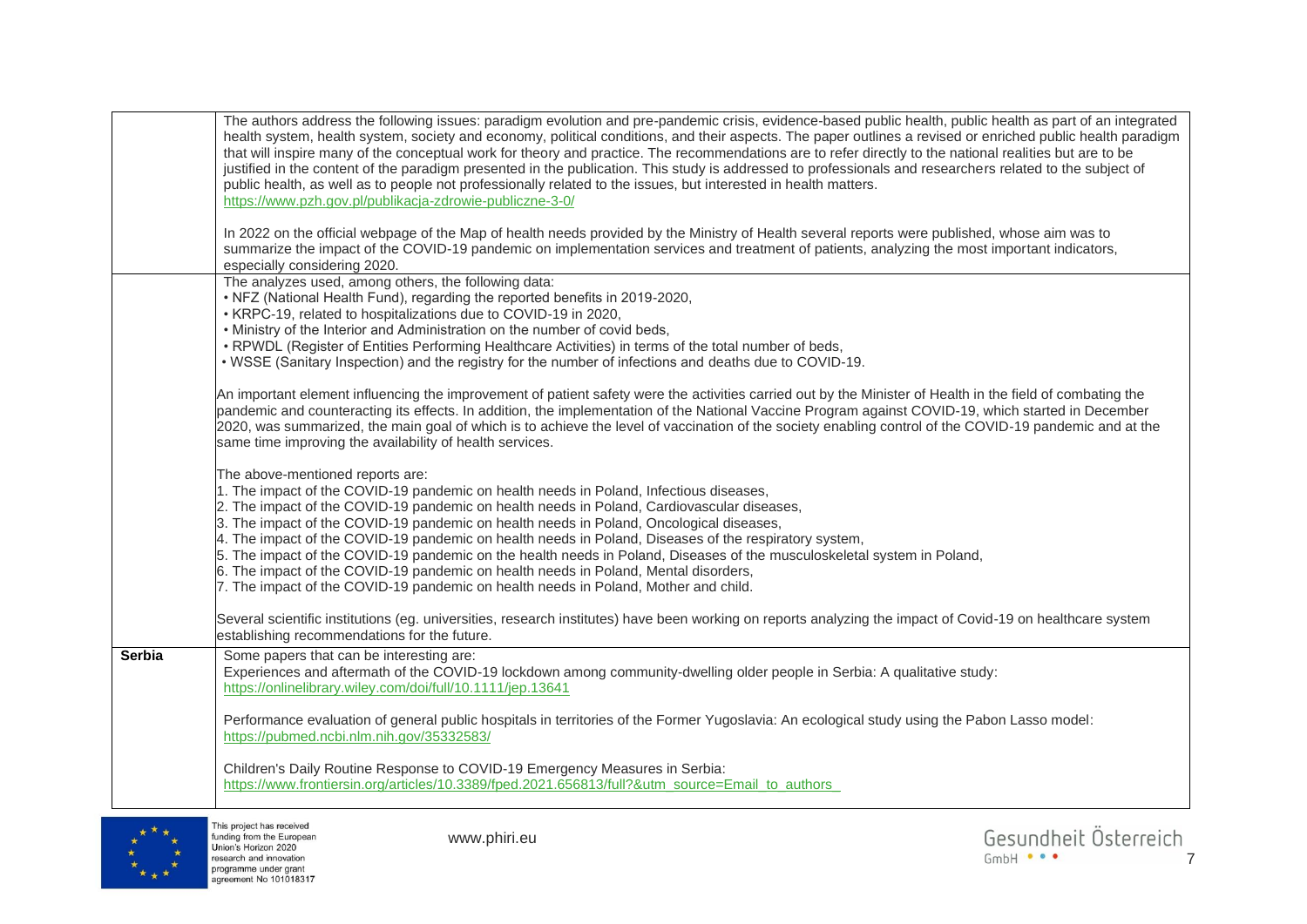| 81792100053S#.Yk1t03jP1aQ<br>COVID-19 pandemic-related aspects and predictors of emotional and behavioural symptoms in youth with pre-existing mental health conditions: results<br>from Georgia, Lithuania, Romania, Serbia, and Turkey: https://www.tandfonline.com/doi/abs/10.1080/08039488.2021.2013531<br>There are numerous studies about pandemic on education, economy, daily routine<br>Studies on the following topics has been published: Excess mortality, Direct impact of covid, Indirect impact of covid, Daly's, Qaly's, Years of life lost,<br><b>Slovakia</b><br>Change in life expectancy and Increased smoking.<br>Available indicators refer to 2020, 2021 should be available before end 2022. |
|----------------------------------------------------------------------------------------------------------------------------------------------------------------------------------------------------------------------------------------------------------------------------------------------------------------------------------------------------------------------------------------------------------------------------------------------------------------------------------------------------------------------------------------------------------------------------------------------------------------------------------------------------------------------------------------------------------------------|
|                                                                                                                                                                                                                                                                                                                                                                                                                                                                                                                                                                                                                                                                                                                      |
|                                                                                                                                                                                                                                                                                                                                                                                                                                                                                                                                                                                                                                                                                                                      |
|                                                                                                                                                                                                                                                                                                                                                                                                                                                                                                                                                                                                                                                                                                                      |
|                                                                                                                                                                                                                                                                                                                                                                                                                                                                                                                                                                                                                                                                                                                      |
|                                                                                                                                                                                                                                                                                                                                                                                                                                                                                                                                                                                                                                                                                                                      |
|                                                                                                                                                                                                                                                                                                                                                                                                                                                                                                                                                                                                                                                                                                                      |
| Studies on the following topics has been published: Excess mortality, Direct impact of covid, Indirect impact of covid, Change in life expectancy,<br>Slovenia<br>Diminished sense of well being, Deteriorated mental state, Increased smoking, Decreased physical like sports, Loneliness                                                                                                                                                                                                                                                                                                                                                                                                                           |
| Illicit drugs                                                                                                                                                                                                                                                                                                                                                                                                                                                                                                                                                                                                                                                                                                        |
| - HOČEVAR-GROM, Ada, DREV, Andreja, JANDL, Mateja, LAVTAR, Darja, ROSTOHAR, Katja. Vpliv prvega vala pandemije covida-19 na uporabnike                                                                                                                                                                                                                                                                                                                                                                                                                                                                                                                                                                               |
| drog in ponudnike storitev obravnave v Sloveniji. Isis : glasilo Zdravniške zbornice Slovenije. [Tiskana izd.]. maj 2021, leto 30, št. 5, str. 29-31, graf.                                                                                                                                                                                                                                                                                                                                                                                                                                                                                                                                                          |
| prikazi. ISSN 1318-0193. http://online.pubhtml5.com/agha/ikar/#p=29.<br>- HOČEVAR-GROM, Ada, DREV, Andreja, LAVTAR, Darja, ROSTOHAR, Katja, JANDL, Mateja. Vpliv prvega vala pandemije COVID-19 na uporabnike                                                                                                                                                                                                                                                                                                                                                                                                                                                                                                        |
| drog in ponudnike storitev obravnave v Sloveniji. Ljubljana: Nacionalni inštitut za javno zdravje, 2021. 1 spletni vir (1 datoteka PDF (15 str.)),                                                                                                                                                                                                                                                                                                                                                                                                                                                                                                                                                                   |
| ilustr. https://www.nijz.si/sites/www.nijz.si/files/publikacije-datoteke/publikacija_covid_droge_novo.pdf.                                                                                                                                                                                                                                                                                                                                                                                                                                                                                                                                                                                                           |
|                                                                                                                                                                                                                                                                                                                                                                                                                                                                                                                                                                                                                                                                                                                      |
| <b>Behavioural insights</b><br>- ŽAGAR, Janina, VRDELJA, Mitja, REHBERGER, Maruša, LAVTAR, Darja, KOROŠEC, Aleš. Nagnjenost k teorijam zarot v povezavi s COVIDOM-19                                                                                                                                                                                                                                                                                                                                                                                                                                                                                                                                                 |
| med različnimi populacijskimi skupinami v Sloveniji = Tendency to conspiracy theories in connection with COVID-19 among different population groups                                                                                                                                                                                                                                                                                                                                                                                                                                                                                                                                                                  |
| in Slovenia. In: GABROVEC, Branko (ed.), et al. Javno zdravje in COVID-19 : znanstvena in strokovna konferenca : Ljubljana, 29. september 2021 :                                                                                                                                                                                                                                                                                                                                                                                                                                                                                                                                                                     |
| zbornik povzetkov in recenziranih prispevkov. Ljubljana: Nacionalni inštitut za javno zdravje, 2021. Str. 184-193. ISBN 978-961-6945-42-4.<br>JERIČEK KLANŠČEK, Helena, HOČEVAR-GROM, Ada, KLANČIČ, Maja, REHBERGER, Maruša, LAVTAR, Darja. Tveganje za depresijo v času                                                                                                                                                                                                                                                                                                                                                                                                                                             |
| pandemije COVID-19 = Risk of depression during the COVID-19 pandemic. In: GABROVEC, Branko (ed.), et al. Javno zdravje in COVID-19 : znanstvena                                                                                                                                                                                                                                                                                                                                                                                                                                                                                                                                                                      |
| in strokovna konferenca : Ljubljana, 29. september 2021 : zbornik povzetkov in recenziranih prispevkov. Ljubljana: Nacionalni inštitut za javno zdravje,                                                                                                                                                                                                                                                                                                                                                                                                                                                                                                                                                             |
| 2021. Str. 26-32. ISBN 978-961-6945-42-4.<br>KAVCIC, Voyko, PODLESEK, Anja, HOČEVAR-GROM, Ada, BELŠČAK ČOLAKOVIĆ, Andreja, REHBERGER, Maruša, LAVTAR, Darja. Zaznane                                                                                                                                                                                                                                                                                                                                                                                                                                                                                                                                                 |
| kognitivne spremembe med pandemijo COVIDA-19 v Sloveniji = Detected cognitive changes during the COVID-19 pandemic in Slovenia. In: GABROVEC,                                                                                                                                                                                                                                                                                                                                                                                                                                                                                                                                                                        |
| Branko (ed.), et al. Javno zdravje in COVID-19 : znanstvena in strokovna konferenca : Ljubljana, 29. september 2021 : zbornik povzetkov in recenziranih                                                                                                                                                                                                                                                                                                                                                                                                                                                                                                                                                              |
| prispevkov. Ljubljana: Nacionalni inštitut za javno zdravje, 2021. Str. 10-18. ISBN 978-961-6945-42-4.                                                                                                                                                                                                                                                                                                                                                                                                                                                                                                                                                                                                               |
| JERIČEK KLANŠČEK, Helena, HOČEVAR-GROM, Ada, REHBERGER, Maruša, LAVTAR, Darja, KLANČIČ, Maja. Well-being and depression during<br>COVID-19<br>pandemic. European journal of public health. 2021, vol. 31, no. 3, ckab165.062.<br><b>ISSN</b> 1101-<br>the                                                                                                                                                                                                                                                                                                                                                                                                                                                            |
| 1262. https://academic.oup.com/eurpub/article/31/Supplement 3/ckab165.062/6405617, DOI: 10.1093/eurpub/ckab165.062.                                                                                                                                                                                                                                                                                                                                                                                                                                                                                                                                                                                                  |
| - KOVAČIČ, V., LAVTAR, Darja. Effects of covid-19 on cognitive functioning. European journal of public health. [Online ed.]. 2021, vol. 31, suppl. 3, str.                                                                                                                                                                                                                                                                                                                                                                                                                                                                                                                                                           |
| ckab164.294. ISSN 1464-360X. https://academic.oup.com/eurpub/article/31/Supplement 3/ckab164.294/6404881, DOI: 10.1093/eurpub/ckab164.294.                                                                                                                                                                                                                                                                                                                                                                                                                                                                                                                                                                           |
| JERIČEK KLANŠČEK, Helena, HOČEVAR-GROM, Ada, KLANČIČ, Maja, REHBERGER, Maruša, LAVTAR, Darja. Duševno zdravje starejših v času<br>pandemije COVID-19 = Mental health of the elderly during the COVID-19 pandemic. In: PETELIN, Ana (ed.). Zdravje starostnikov : 5. znanstvena in                                                                                                                                                                                                                                                                                                                                                                                                                                    |
| strokovna konferenca z mednarodno udeležbo, [17. september 2021] : zbornik povzetkov z recenzijo = Health of the elderly : 5th Scientific and                                                                                                                                                                                                                                                                                                                                                                                                                                                                                                                                                                        |
| Professional International Conference, [17th September 2021] : book of abstracts. Brezplačna elektronska izd. Koper: Založba Univerze na Primorskem:                                                                                                                                                                                                                                                                                                                                                                                                                                                                                                                                                                 |

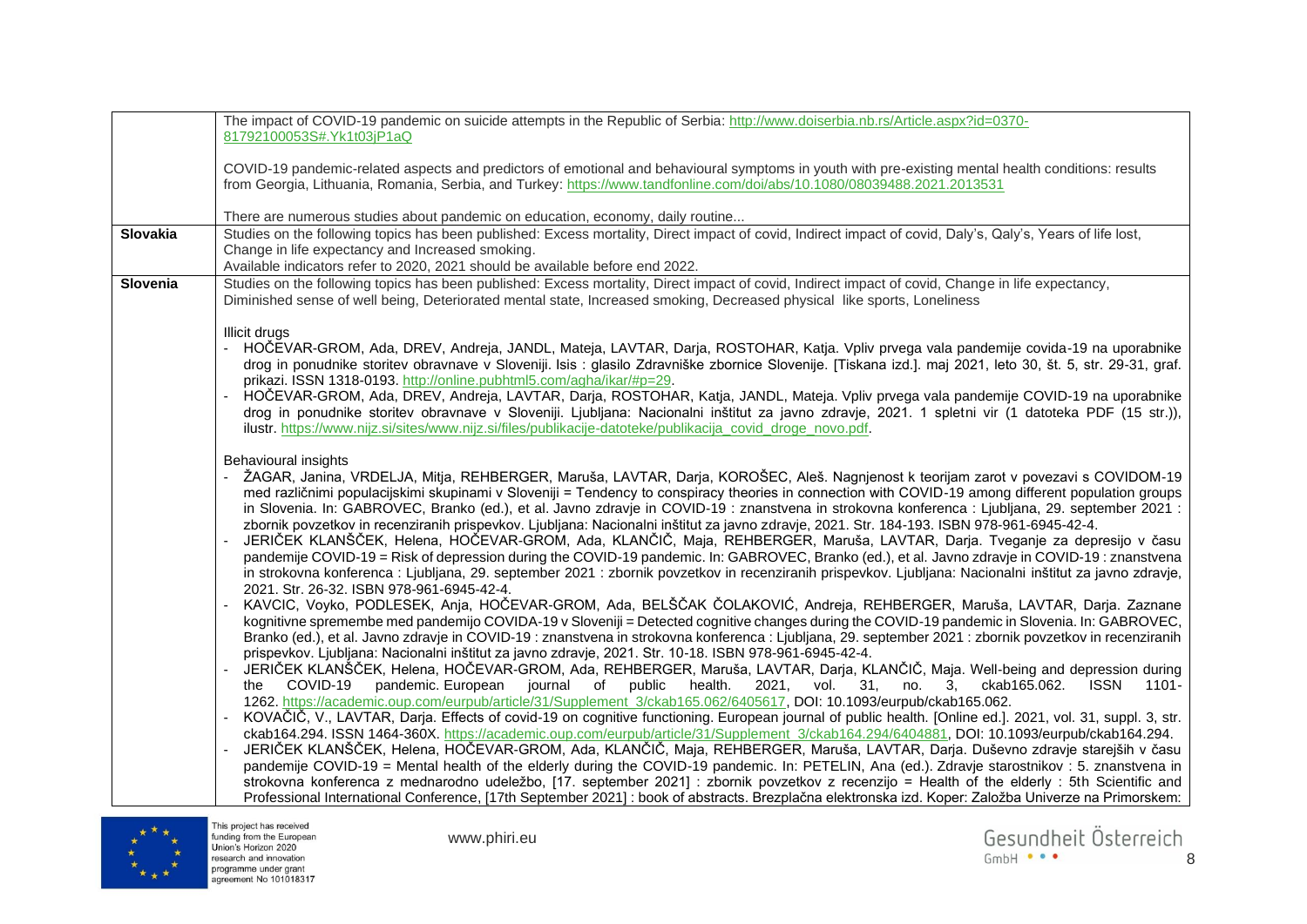|  | = University of Primorska Press, 2021. Str. 102-103. ISBN 978-961-293-098-1, ISBN 978-961-293-099-8. https://www.hippocampus.si/ISBN/978-961-                                                                 |
|--|---------------------------------------------------------------------------------------------------------------------------------------------------------------------------------------------------------------|
|  | 293-098-1.pdf.<br>HOČEVAR-GROM, Ada, BELŠČAK ČOLAKOVIĆ, Andreja, REHBERGER, Maruša, LAVTAR, Darja. SI-PANDA - raziskava o vplivu pandemije na                                                                 |
|  | življenje. In: VRAČKO, Pia (ed.), KOLAR, Urška (ed.). Dosežki v javnem zdravju v Sloveniji. Ljubljana: Nacionalni inštitut za javno zdravje, 2021. Str. 17.                                                   |
|  | ISBN 978-961-6945-46-2. [COBISS.SI-ID 84097539]                                                                                                                                                               |
|  | HOČEVAR-GROM, Ada, BELŠČAK ČOLAKOVIĆ, Andreja, REHBERGER, Maruša, LAVTAR, Darja. SI-PANDA - survey on the impact of the COVID-19                                                                              |
|  | pandemic on people%s lives. In: VRAČKO, Pia (ed.), KOLAR, Urška (ed.). Public health achievements in Slovenia. Ljubljana: National Institute of Public                                                        |
|  | Health, 2021. Str. 17. ISBN 978-961-6945-47-9.                                                                                                                                                                |
|  | HOČEVAR-GROM, Ada, BELŠČAK ČOLAKOVIĆ, Andreja, LAVTAR, Darja, REHBERGER, Maruša, GABRIJELČIČ BLENKUŠ, Mojca, VINKO, Matej,                                                                                    |
|  | BLAZNIK, Urška, FAJDIGA TURK, Vida, GREGORIČ, Matej, POLIČNIK, Rok, JERIČEK KLANŠČEK, Helena. Will the COVID-19 pandemic deepen                                                                               |
|  | inequalities in the health of the Slovenian population?. In: GABRIJELČIČ BLENKUŠ, Mojca (ed.), et al. Inequalities in health : future challenges for                                                          |
|  | intersectoral cooperation. Electronic ed. Ljubljana: National Institute of Public Health, 2021. Str. 141-149. ISBN 978-961-6945-32-                                                                           |
|  | 5. https://www.nijz.si/sites/www.nijz.si/files/publikacije-datoteke/neen_strokovna_monografija_eng_e-verzija_5_7_21_obl_1.pdf.                                                                                |
|  | HOČEVAR-GROM, Ada, BELŠČAK ČOLAKOVIĆ, Andreja, REHBERGER, Maruša, LAVTAR, Darja, GABRIJELČIČ BLENKUŠ, Mojca, JERIČEK                                                                                          |
|  | KLANŠČEK, Helena, VINKO, Matej, KOROŠEC, Aleš, IVANUŠ, Urška, JERMAN, Tine, KLEPAC, Petra, UČAKAR, Veronika, ROŠKAR, Maja, HOVNIK-                                                                            |
|  | KERŠMANC, Marjetka. Pandemija COVID-19 v Sloveniji : izsledki panelne spletne raziskave o vplivu pandemije na življenje (SI-PANDA), 19. val.                                                                  |
|  | Ljubljana: Nacionalni inštitut za javno zdravje, 2022. 53 str. https://www.nijz.si/sl/raziskava-o-vplivu-pandemije-na-zivljenje-si-panda-20202021.<br>[COBISS.SI-ID 94988803]                                 |
|  | HOČEVAR-GROM, Ada, BELŠČAK ČOLAKOVIĆ, Andreja, REHBERGER, Maruša, LAVTAR, Darja, GABRIJELČIČ BLENKUŠ, Mojca, JERIČEK                                                                                          |
|  | KLANŠČEK, Helena, DREV, Andreja, HOVNIK-KERŠMANC, Marjetka, ROŠKAR, Maja. COVID-19 pandemic in Slovenia : results of a panel online survey                                                                    |
|  | on the impact of the pandemic on life (SI-PANDA), 12th wave. Ljubljana: National Institute of Public Health, 2021. 43 str. [COBISS.SI-ID 92286211]                                                            |
|  | HOČEVAR-GROM, Ada, BELŠČAK ČOLAKOVIĆ, Andreja, REHBERGER, Maruša, LAVTAR, Darja, GABRIJELČIČ BLENKUŠ, Mojca, JERIČEK                                                                                          |
|  | KLANŠČEK, Helena, DREV, Andreja, ŠIVEC, Nastja, VRDELJA, Mitja, ŽAGAR, Janina. COVID-19 pandemic in Slovenia : results of a panel online survey                                                               |
|  | on the impact of the pandemic on life (SI-PANDA), 9th wave. Ljubljana: National Institute of Public Health, 2021. 43 str. [COBISS.SI-ID 78611203]                                                             |
|  | HOČEVAR-GROM, Ada, BELŠČAK ČOLAKOVIĆ, Andreja, REHBERGER, Maruša, LAVTAR, Darja, GABRIJELČIČ BLENKUŠ, Mojca, JERIČEK                                                                                          |
|  | KLANŠČEK, Helena. COVID-19 pandemic in Slovenia : results of a panel online survey on the impact of the pandemic on life (SI-PANDA), 11th wave.                                                               |
|  | Ljubljana: National Institute of Public Health, 2021. 38 str. [COBISS.SI-ID 87264003]                                                                                                                         |
|  | HOČEVAR-GROM, Ada, BELŠČAK ČOLAKOVIĆ, Andreja, REHBERGER, Maruša, LAVTAR, Darja, GABRIJELČIČ BLENKUŠ, Mojca, JERIČEK                                                                                          |
|  | KLANŠČEK, Helena. COVID-19 pandemic in Slovenia : results of a panel online survey on the impact of the pandemic on life (SI-PANDA), 13th wave.                                                               |
|  | Ljubljana: National Institute of Public Health, 2021. 34 str. [COBISS.SI-ID 92286723]<br>HOČEVAR-GROM, Ada, BELŠČAK ČOLAKOVIĆ, Andreja, REHBERGER, Maruša, LAVTAR, Darja, GABRIJELČIČ BLENKUŠ, Mojca, JERIČEK |
|  | KLANŠČEK, Helena, VINKO, Matej, KOROŠEC, Aleš, TRUDEN-DOBRIN, Polonca, PIBERNIK, Tjaša, KOŽAR, Jerneja, DRAVEC, Sonja, KLEPAC,                                                                                |
|  | Petra, UČAKAR, Veronika. COVID-19 pandemic in Slovenia: results of a panel online survey on the impact of the pandemic on life (SI-PANDA), 15th                                                               |
|  | wave. Ljubljana: National Institute of Public Health, 2021. 39 str. https://www.nijz.si/sl/raziskava-o-vplivu-pandemije-na-zivljenje-si-panda-20202021.                                                       |
|  | [COBISS.SI-ID 101402883]                                                                                                                                                                                      |
|  | HOČEVAR-GROM, Ada, BELŠČAK ČOLAKOVIĆ, Andreja, REHBERGER, Maruša, LAVTAR, Darja, GABRIJELČIČ BLENKUŠ, Mojca, JERIČEK                                                                                          |
|  | KLANŠČEK, Helena, VINKO, Matej, ROŠKAR, Saška, DREV, Andreja, ŠIVEC, Nastja. COVID-19 pandemic in Slovenia : results of a panel online survey                                                                 |
|  | on the impact of the pandemic on life (SI-PANDA), 8th wave. Ljubljana: National Institute of Public Health, 2021. 35 str. [COBISS.SI-ID 78610179].                                                            |
|  | HOČEVAR-GROM, Ada, BELŠČAK ČOLAKOVIĆ, Andreja, REHBERGER, Maruša, LAVTAR, Darja, GABRIJELČIČ BLENKUŠ, Mojca, JERIČEK                                                                                          |
|  | KLANŠČEK, Helena, FAJDIGA TURK, Vida, GREGORIČ, Matej, ŠIVEC, Nastja, POLIČNIK, Rok, BLAZNIK, Urška, CARLI, Tanja, ZUPANČIČ TISOVEC,                                                                          |
|  | Brigita. COVID-19 pandemic in Slovenia : results of a panel online survey on the impact of the pandemic on life (SI-PANDA), 7th wave. Ljubljana: National                                                     |
|  | Institute of Public Health, 2021. 30 str. [COBISS.SI-ID 62334467]                                                                                                                                             |

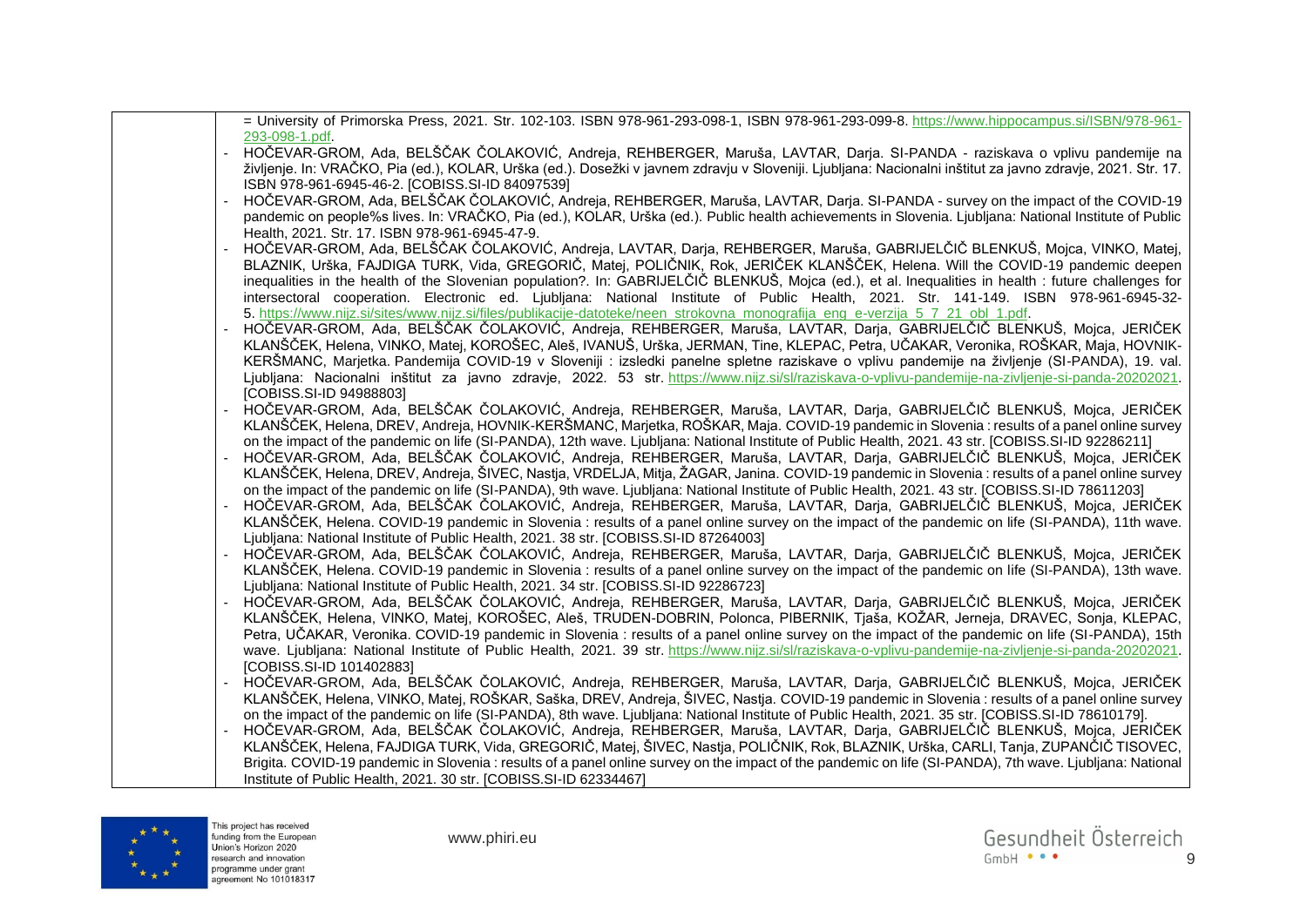| HOČEVAR-GROM, Ada, BELŠČAK ČOLAKOVIĆ, Andreja, REHBERGER, Maruša, LAVTAR, Darja, GABRIJELČIČ BLENKUŠ, Mojca, JERIČEK                                            |
|-----------------------------------------------------------------------------------------------------------------------------------------------------------------|
| KLANŠČEK, Helena, KAVCIC, Voyko. COVID-19 pandemic in Slovenia : results of a panel online survey on the impact of the pandemic on life (SI-                    |
| PANDA), 10th wave. Ljubljana: National Institute of Public Health, 2021. 40 str. [COBISS.SI-ID 87262979]                                                        |
| JERIČEK KLANŠČEK, Helena, VINKO, Matej, HOČEVAR-GROM, Ada, BELŠČAK ČOLAKOVIĆ, Andreja, REHBERGER, Maruša, LAVTAR, Darja,                                        |
| GABRIJELČIČ BLENKUŠ, Mojca. COVID-19 pandemic in Slovenia: results of a panel online survey on the impact of the pandemic on life (SI-PANDA),                   |
| 14th wave. Ljubljana: National Institute of Public Health, 2021. 40 str. https://www.nijz.si/sl/raziskava-o-vplivu-pandemije-na-zivljenje-si-panda-20202021.    |
| [COBISS.SI-ID 101401859].                                                                                                                                       |
| HOČEVAR-GROM, Ada, BELŠČAK ČOLAKOVIĆ, Andreja, REHBERGER, Maruša, LAVTAR, Darja, GABRIJELČIČ BLENKUŠ, Mojca, JERIČEK                                            |
|                                                                                                                                                                 |
| KLANŠČEK, Helena, KOFOL-BRIC, Tatjana, KLEPAC, Petra, PUCELJ, Vesna, UČAKAR, Veronika. Pandemija COVID-19 v Sloveniji : izsledki panelne                        |
| spletne raziskave o vplivu pandemije na življenje (SI-PANDA), 5. val. Ljubljana: Nacionalni inštitut za javno zdravje, 2021. 21 str. [COBISS.SI-                |
| ID 52506627]                                                                                                                                                    |
| HOČEVAR-GROM, Ada, BELŠČAK ČOLAKOVIĆ, Andreja, REHBERGER, Maruša, LAVTAR, Darja, GABRIJELČIČ BLENKUŠ, Mojca, JERIČEK                                            |
| KLANŠČEK, Helena, DREV, Andreja, HOVNIK-KERŠMANC, Marjetka, ROŠKAR, Maja. Pandemija COVID-19 v Sloveniji : izsledki panelne spletne                             |
| raziskave o vplivu pandemije na življenje (SI-PANDA), 12. val. Ljubljana: Nacionalni inštitut za javno zdravje, 2021. 44 str. https://www.nijz.si/sl/izsledki-  |
| panelne-spletne-raziskave-si-panda. [COBISS.SI-ID 65531395].                                                                                                    |
| HOČEVAR-GROM, Ada, BELŠČAK ČOLAKOVIĆ, Andreja, REHBERGER, Maruša, LAVTAR, Darja, GABRIJELČIČ BLENKUŠ, Mojca, JERIČEK                                            |
| KLANŠČEK, Helena, DREV, Andreja, HOVNIK-KERŠMANC, Marjetka, ROŠKAR, Maja. Pandemija COVID-19 v Sloveniji : izsledki panelne spletne                             |
|                                                                                                                                                                 |
| raziskave o vplivu pandemije na življenje (SI-PANDA), 13. val. Ljubljana: Nacionalni inštitut za javno zdravje, 2021. 28 str. https://www.nijz.si/sl/izsledki-  |
| panelne-spletne-raziskave-si-panda. [COBISS.SI-ID 72215811].                                                                                                    |
| HOČEVAR-GROM, Ada, BELŠČAK ČOLAKOVIĆ, Andreja, REHBERGER, Maruša, LAVTAR, Darja, GABRIJELČIČ BLENKUŠ, Mojca, JERIČEK                                            |
| KLANŠČEK, Helena, DREV, Andreja, ŠIVEC, Nastja, VRDELJA, Mitja, ŽAGAR, Janina. Pandemija COVID-19 v Sloveniji : izsledki panelne spletne                        |
| raziskave o vplivu pandemije na življenje (SI-PANDA), 9. val. Ljubljana: Nacionalni inštitut za javno zdravje, 2021. 39 str. [COBISS.SI-ID 59357187]            |
| HOČEVAR-GROM, Ada, BELŠČAK ČOLAKOVIĆ, Andreja, REHBERGER, Maruša, LAVTAR, Darja, GABRIJELČIČ BLENKUŠ, Mojca, JERIČEK                                            |
| KLANŠČEK, Helena, VINKO, Matej, KOROŠEC, Aleš, VRDELJA, Mitja, ŽAGAR, Janina, KERŠIČ-SVETEL, Marjeta. Pandemija COVID-19 v Sloveniji :                          |
| izsledki panelne spletne raziskave o vplivu pandemije na življenje (SI-PANDA), 17. val. Ljubljana: Nacionalni inštitut za javno zdravje, 2021. 45               |
| str. https://www.nijz.si/sl/izsledki-panelne-spletne-raziskave-si-panda. [COBISS.SI-ID 85098499]                                                                |
| HOČEVAR-GROM, Ada, BELŠČAK ČOLAKOVIĆ, Andreja, REHBERGER, Maruša, LAVTAR, Darja, GABRIJELČIČ BLENKUŠ, Mojca, JERIČEK                                            |
| KLANŠČEK, Helena, VINKO, Matej, KOROŠEC, Aleš, MIKOLIČ, Petra, KAVCIC, Voyko. Pandemija COVID-19 v Sloveniji : izsledki panelne spletne                         |
|                                                                                                                                                                 |
| raziskave o vplivu pandemije na življenje (SI-PANDA), 18. val. Ljubljana: Nacionalni inštitut za javno zdravje, 2021. 56 str. https://www.nijz.si/sl/raziskava- |
| o-vplivu-pandemije-na-zivljenje-si-panda-20202021. [COBISS.SI-ID 88806147]                                                                                      |
| HOČEVAR-GROM, Ada, BELŠČAK ČOLAKOVIĆ, Andreja, REHBERGER, Maruša, LAVTAR, Darja, GABRIJELČIČ BLENKUŠ, Mojca, JERIČEK                                            |
| KLANŠČEK, Helena, VINKO, Matej, KOROŠEC, Aleš, TRUDEN-DOBRIN, Polonca, PIBERNIK, Tjaša, KOŽAR, Jerneja, DRAVEC, Sonja, KLEPAC,                                  |
| Petra, UČAKAR, Veronika. Pandemija COVID-19 v Sloveniji : izsledki panelne spletne raziskave o vplivu pandemije na življenje (SI-PANDA), 15. val.               |
| Ljubljana: Nacionalni inštitut za javno zdravje, 2021. 37 str. https://www.nijz.si/sl/izsledki-panelne-spletne-raziskave-si-panda. [COBISS.SI-ID 77053699]      |
| HOČEVAR-GROM, Ada, BELŠČAK ČOLAKOVIĆ, Andreja, REHBERGER, Maruša, LAVTAR, Darja, GABRIJELČIČ BLENKUŠ, Mojca, JERIČEK                                            |
| KLANŠČEK, Helena, VINKO, Matej, KOROŠEC, Aleš, FAJDIGA TURK, Vida, GREGORIČ, Matej, POLIČNIK, Rok, BLAZNIK, Urška, ROZMAN, Natalija,                            |
| BRLEK, Aljaž, RAZTRESEN, Lea, SOTLAR, Ingrid, ČERČEK VILHAR, Emanuela. Pandemija COVID-19 v Sloveniji : izsledki panelne spletne raziskave                      |
| o vplivu pandemije na življenje (SI-PANDA), 16. val. Ljubljana: Nacionalni inštitut za javno zdravje, 2021. 44 str. https://www.nijz.si/sl/izsledki-panelne-    |
|                                                                                                                                                                 |
| spletne-raziskave-si-panda. [COBISS.SI-ID 81326339]                                                                                                             |
| HOČEVAR-GROM, Ada, BELŠČAK ČOLAKOVIĆ, Andreja, REHBERGER, Maruša, LAVTAR, Darja, GABRIJELČIČ BLENKUŠ, Mojca, JERIČEK                                            |
| KLANŠČEK, Helena, VINKO, Matej, ROŠKAR, Saška, DREV, Andreja, ŠIVEC, Nastja. Pandemija COVID-19 v Sloveniji : izsledki panelne spletne                          |
| raziskave o vplivu pandemije na življenje (SI-PANDA), 8. val. Ljubljana: Nacionalni inštitut za javno zdravje, 2021. 32                                         |
| str. https://www.nijz.si/sites/www.nijz.si/files/uploaded/panda_porocilo_po_8._valu_koncno_1.pdf. [COBISS.SI-ID 58266371]                                       |



This project has received<br>funding from the European<br>Union's Horizon 2020<br>research and innovation<br>programme under grant<br>agreement No 101018317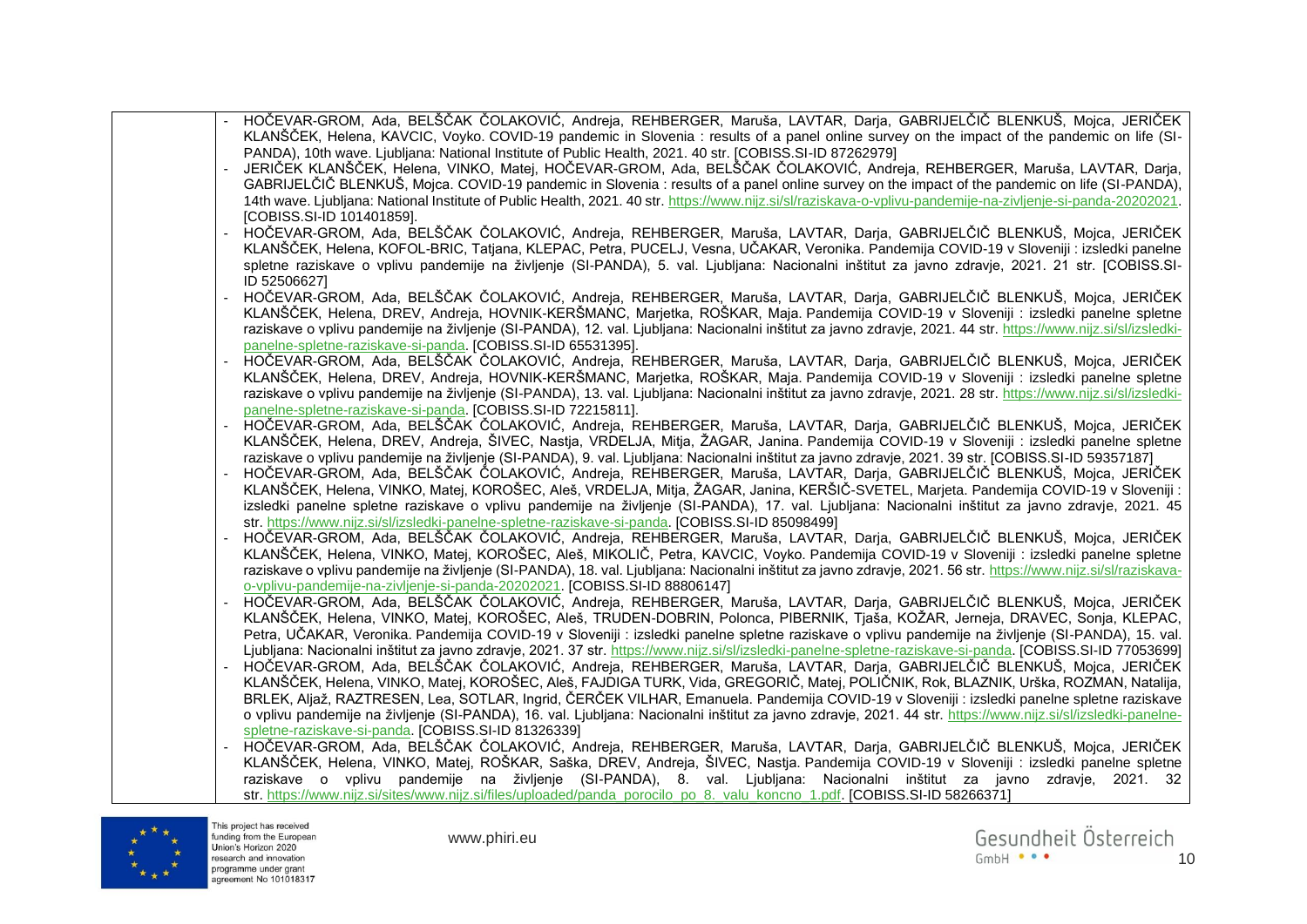|              | HOČEVAR-GROM, Ada, BELŠČAK ČOLAKOVIĆ, Andreja, REHBERGER, Maruša, LAVTAR, Darja, GABRIJELČIČ BLENKUŠ, Mojca, JERIČEK                                                                                                                                                       |
|--------------|----------------------------------------------------------------------------------------------------------------------------------------------------------------------------------------------------------------------------------------------------------------------------|
|              | KLANŠČEK, Helena. Pandemija COVID-19 v Sloveniji : izsledki panelne spletne raziskave o vplivu pandemije na življenje (SI-PANDA), 11. val. Ljubljana:                                                                                                                      |
|              | Nacionalni inštitut za javno zdravje, 2021. 37 str. [COBISS.SI-ID 62618883]                                                                                                                                                                                                |
|              | HOČEVAR-GROM, Ada, BELŠČAK ČOLAKOVIĆ, Andreja, REHBERGER, Maruša, LAVTAR, Darja, GABRIJELČIČ BLENKUŠ, Mojca, JERIČEK<br>KLANŠČEK, Helena. Pandemija COVID-19 v Sloveniji : izsledki panelne spletne raziskave o vplivu pandemije na življenje (SI-PANDA). Ljubljana:       |
|              | Nacionalni inštitut za javno zdravje, 2021. 18 str. [COBISS.SI-ID 49256707]                                                                                                                                                                                                |
|              | HOČEVAR-GROM, Ada, BELŠČAK ČOLAKOVIĆ, Andreja, REHBERGER, Maruša, LAVTAR, Darja, GABRIJELČIČ BLENKUŠ, Mojca, JERIČEK                                                                                                                                                       |
|              | KLANŠČEK, Helena, KLEPAC, Petra, VINKO, Matej, FAFANGEL, Mario, CARLI, Tanja, DREV, Andreja. Pandemija COVID-19 v Sloveniji : izsledki                                                                                                                                     |
|              | panelne spletne raziskave o vplivu pandemije na življenje (SI-PANDA), 6. val. Ljubljana: Nacionalni inštitut za javno zdravje, 2021. 26 str. [COBISS.SI-                                                                                                                   |
|              | ID 531906591                                                                                                                                                                                                                                                               |
|              | HOČEVAR-GROM, Ada, BELŠČAK ČOLAKOVIĆ, Andreja, REHBERGER, Maruša, LAVTAR, Darja, GABRIJELČIČ BLENKUŠ, Mojca, JERIČEK                                                                                                                                                       |
|              | KLANŠČEK, Helena, FAJDIGA TURK, Vida, GREGORIČ, Matej, ŠIVEC, Nastja, POLIČNIK, Rok, BLAZNIK, Urška, CARLI, Tanja, ZUPANČIČ TISOVEC,                                                                                                                                       |
|              | Brigita. Pandemija COVID-19 v Sloveniji : izsledki panelne spletne raziskave o vplivu pandemije na življenje (SI-PANDA), 7. val. Ljubljana: Nacionalni                                                                                                                     |
|              | inštitut za javno zdravje, 2021. 32 str. [COBISS.SI-ID 55272707]                                                                                                                                                                                                           |
|              | HOČEVAR-GROM, Ada, BELŠČAK ČOLAKOVIĆ, Andreja, REHBERGER, Maruša, LAVTAR, Darja, GABRIJELČIČ BLENKUŠ, Mojca, JERIČEK                                                                                                                                                       |
|              | KLANŠČEK, Helena, KAVCIC, Voyko. Pandemija COVID-19 v Sloveniji : izsledki panelne spletne raziskave o vplivu pandemije na življenje (SI-PANDA),                                                                                                                           |
|              | 10. val. Ljubljana: Nacionalni inštitut za javno zdravje, 2021. 38 str. [COBISS.SI-ID 61725955]                                                                                                                                                                            |
|              | JERIČEK KLANŠČEK, Helena, VINKO, Matej, HOČEVAR-GROM, Ada, BELŠČAK ČOLAKOVIĆ, Andreja, REHBERGER, Maruša, LAVTAR, Darja,                                                                                                                                                   |
|              | GABRIJELČIČ BLENKUŠ, Mojca. Pandemija COVID-19 v Sloveniji : izsledki panelne spletne raziskave o vplivu pandemije na življenje (SI-PANDA), 14.                                                                                                                            |
|              | val. Ljubljana: Nacionalni inštitut za javno zdravje, 2021. 36 str. https://www.nijz.si/sl/izsledki-panelne-spletne-raziskave-si-panda.<br>JERIČEK KLANŠČEK, Helena, ROŠKAR, Maja, PUCELJ, Vesna, ZUPANIČ, Tina, KOPRIVNIKAR, Helena, DREV, Andreja, KOROŠEC, Aleš, ŽLAVS, |
|              | Katarina, PETERNELJ, Vida. Neenakosti v zdravju in z zdravjem povezanimi vedenji med mladostniki v času pandemije COVIDA-19 : izsledki raziskave                                                                                                                           |
|              | Z zdravjem povezana vedenja v šolskem obdobju (HBSC), 2020. Elektronska izd. Ljubljana: Nacionalni inštitut za javno zdravje, 2021. 1 spletni vir (1                                                                                                                       |
|              | datoteka PDF (91 str.)), graf. prikazi. ISBN 978-961-6945-48-6. https://www.nijz.si/sites/www.nijz.si/files/publikacije-datoteke/hbsc -                                                                                                                                    |
|              | oblikovana verzija zadnja.pdf. [COBISS.SI-ID 79461379]                                                                                                                                                                                                                     |
|              | KLEPAC, Petra, FAFANGEL, Mario, KLAVS, Irena, ZUPANIČ, Tina, LEBAN, Eva, KOROŠEC, Aleš. Excess mortality during the first year of the COVID-                                                                                                                               |
|              | 19 epidemic in Slovenia, week 10/2020–week 10/202. V: Abstract book. European Scientific Conference on Applied Infectious Disease Epidemiology,                                                                                                                            |
|              | November<br>online.<br>Solna:<br>European<br>Centre<br>Disease<br>Prevention<br>and<br>Control.<br>19-19<br>2021.<br>of<br>2021.<br>Str.<br>64.                                                                                                                            |
|              | https://www.escaide.eu/sites/default/files/documents/ESCAIDE2021_Abstract-Book.pdf. [COBISS.SI-ID 87483651]                                                                                                                                                                |
|              |                                                                                                                                                                                                                                                                            |
|              | Deteriorated mental state                                                                                                                                                                                                                                                  |
|              | Majda Pajnkiher, Katarina Cesar, Špela Selak, Nuša Crnkovič, Andrej, Šorgo, Branko Gabrovec. Research on the experience of the epidemic COVID-                                                                                                                             |
|              | 19 among students. https://www.nijz.si/sites/www.nijz.si/files/datoteke/raziskava_o_dozivljanju_epidemije_covid-                                                                                                                                                           |
|              | 19 med studenti medicine in zdravstvenih ved.pdf                                                                                                                                                                                                                           |
|              | The first wave of the covid-19 epidemic through the prism of health statistics:                                                                                                                                                                                            |
|              | https://www.nijz.si/sl/publikacije/prvi-val-epidemije-covida-19-skozi-prizmo-zdravstvene-statistike                                                                                                                                                                        |
|              |                                                                                                                                                                                                                                                                            |
| <b>Spain</b> | Direct Impact Health Indicators:                                                                                                                                                                                                                                           |
|              | The National Centre of Epidemiology (CNE) publishes a periodic update of the situation of COVID-19 in Spain, with geographical information and                                                                                                                             |
|              | indicators of the evolution of the pandemic. The results presented in this panel are obtained from the declaration of COVID-19 cases to the National                                                                                                                       |
|              | Epidemiological Surveillance Network (RENAVE).                                                                                                                                                                                                                             |
|              | https://cnecovid.isciii.es/                                                                                                                                                                                                                                                |

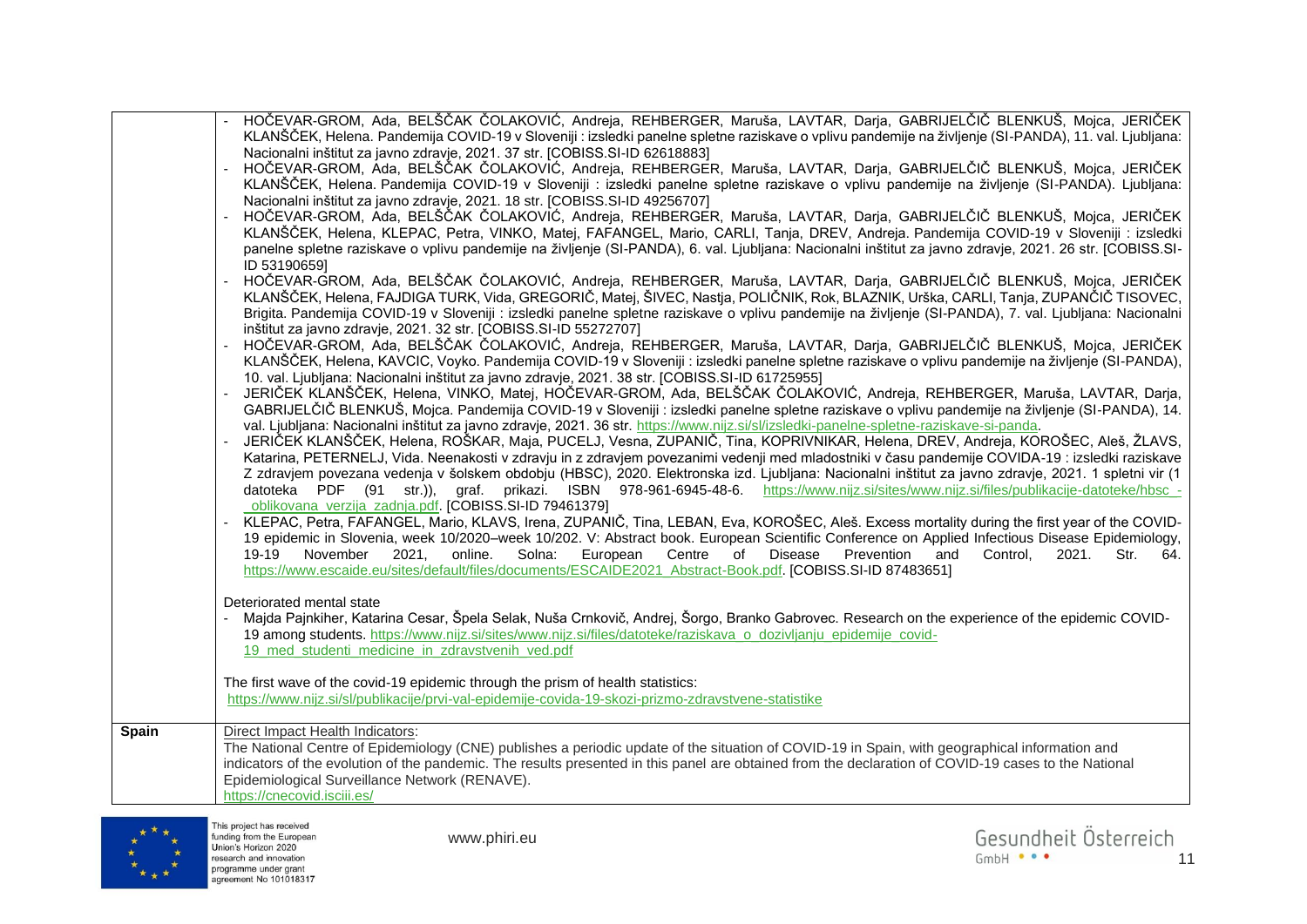



This project has received funding from the European Union's Horizon 2020 research and innovation programme under grant agreement No 101018317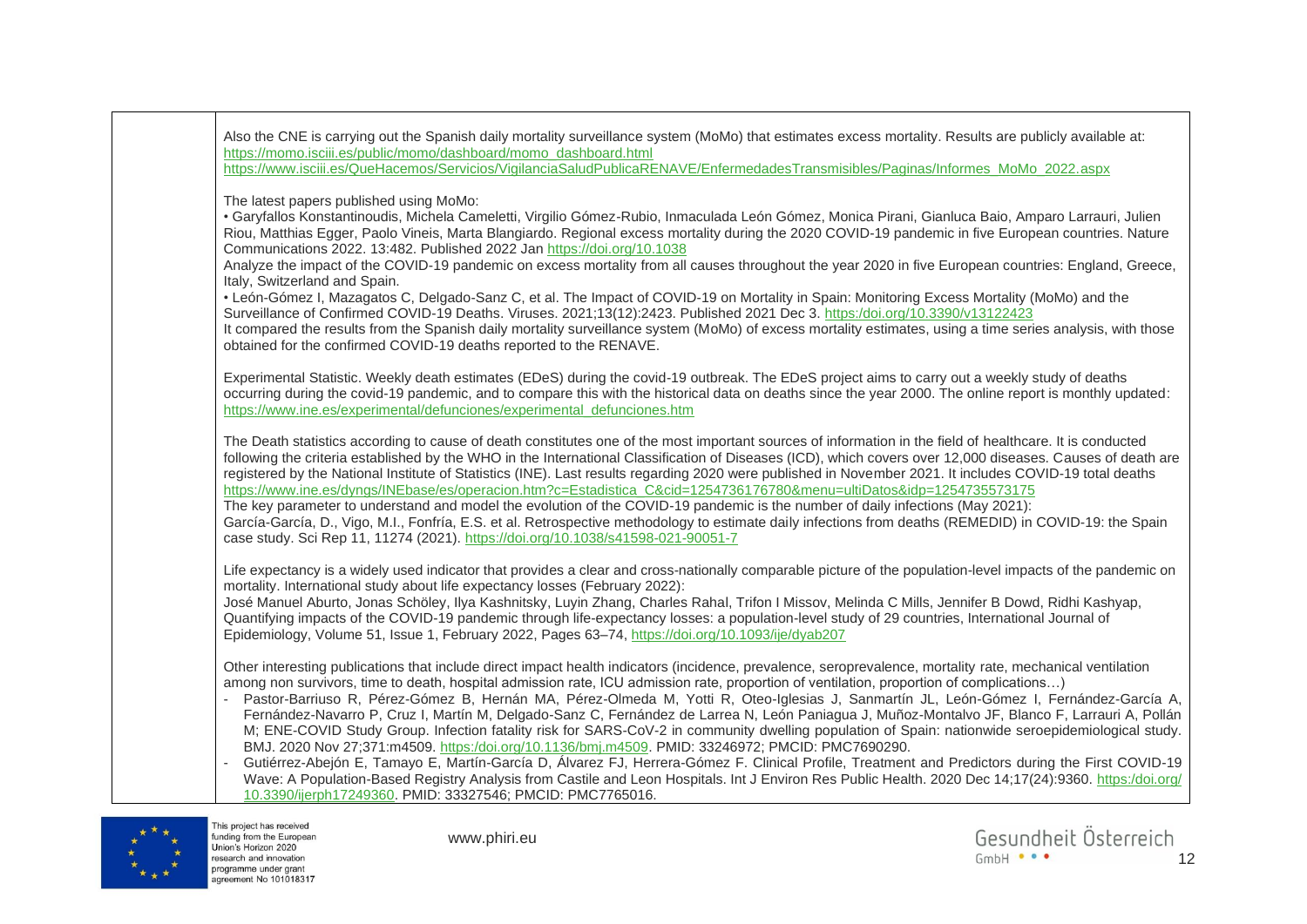| Bielza R, Sanz J, Zambrana F, Arias E, Malmierca E, Portillo L, Thuissard IJ, Lung A, Neira M, Moral M, Andreu-Vázquez C, Esteban A, Ramírez MI,<br>González L, Carretero G, Moreno RV, Martínez P, López J, Esteban-Ortega M, García I, Vaquero MA, Linares A, Gómez-Santana A, Gómez Cerezo J.<br>Clinical Characteristics, Frailty, and Mortality of Residents With COVID-19 in Nursing Homes of a Region of Madrid. J Am Med Dir Assoc. 2021<br>Feb;22(2):245-252.e2. https:/doi.org/10.1016/j.jamda.2020.12.003. Epub 2020 Dec 11. PMID: 33417840; PMCID: PMC7833075. |
|----------------------------------------------------------------------------------------------------------------------------------------------------------------------------------------------------------------------------------------------------------------------------------------------------------------------------------------------------------------------------------------------------------------------------------------------------------------------------------------------------------------------------------------------------------------------------|
| García CN. Socioeconomic, demographic and healthcare determinants of the COVID-19 pandemic: an ecological study of Spain. BMC Public Health.<br>2021 Mar 29;21(1):606. https:/doi.org/10.1186/s12889-021-10658-3. PMID: 33781245; PMCID: PMC8006121.                                                                                                                                                                                                                                                                                                                       |
| Vrotsou K, Rotaeche R, Mateo-Abad M, Machón M, Vergara I. Variables associated with COVID-19 severity: an observational study of non-paediatric                                                                                                                                                                                                                                                                                                                                                                                                                            |
| confirmed cases from the general population of the Basque Country, Spain. BMJ Open. 2021 Apr 1;11(4):e049066. https:/doi.org/10.1136/bmjopen-2021-<br>049066. PMID: 33795313; PMCID: PMC8024058.                                                                                                                                                                                                                                                                                                                                                                           |
| Moreno-Torres V, de la Fuente S, Mills P, Muñoz A, Muñez E, Ramos A, Fernández-Cruz A, Arias A, Pintos I, Vargas JA, Cuervas-Mons V, de Mendoza                                                                                                                                                                                                                                                                                                                                                                                                                            |
| C. Major determinants of death in patients hospitalized with COVID-19 during the first epidemic wave in Madrid, Spain. Medicine (Baltimore). 2021 Apr<br>23;100(16):e25634. https:/doi.org/10.1097/MD.0000000000025634. PMID: 33879741; PMCID: PMC8078308.                                                                                                                                                                                                                                                                                                                 |
| Cacho PM, Hernández JL, López-Hoyos M, Martínez-Taboada VM. Can climatic factors explain the differences in COVID-19 incidence and severity                                                                                                                                                                                                                                                                                                                                                                                                                                |
| across the Spanish regions?: An ecological study. Environ Health. 2020 Oct 13;19(1):106. https:/doi.org/10.1186/s12940-020-00660-4. PMID: 33050915;<br>PMCID: PMC7552591.                                                                                                                                                                                                                                                                                                                                                                                                  |
| Fresán U, Guevara M, Elía F, Albéniz E, Burgui C, Castilla J; Working Group for the Study of COVID-19 in Navarra. Independent Role of Severe Obesity                                                                                                                                                                                                                                                                                                                                                                                                                       |
| as a Risk Factor for COVID-19 Hospitalization: A Spanish Population-Based Cohort Study. Obesity (Silver Spring). 2021 Jan;29(1):29-37. https:/doi.org/<br>10.1002/oby.23029. Epub 2020 Dec 6. PMID: 32885905.                                                                                                                                                                                                                                                                                                                                                              |
| Prieto-Alhambra D, Balló E, Coma E, Mora N, Aragón M, Prats-Uribe A, Fina F, Benítez M, Guiriguet C, Fàbregas M, Medina-Peralta M, Duarte-Salles                                                                                                                                                                                                                                                                                                                                                                                                                           |
| T. Filling the gaps in the characterization of the clinical management of COVID-19: 30-day hospital admission and fatality rates in a cohort of 118 150<br>cases diagnosed in outpatient settings in Spain. Int J Epidemiol. 2021 Jan 23;49(6):1930-1939. https:/doi.org/10.1093/ije/dyaa190. PMID: 33118037;<br>PMCID: PMC7665572.                                                                                                                                                                                                                                        |
| Ramos-Rincon JM, Buonaiuto V, Ricci M, Martín-Carmona J, Paredes-Ruíz D, Calderón-Moreno M, Rubio-Rivas M, Beato-Pérez JL, Arnalich-Fernández                                                                                                                                                                                                                                                                                                                                                                                                                              |
| F, Monge-Monge D, Vargas-Núñez JA, Acebes-Repiso G, Mendez-Bailon M, Perales-Fraile I, García-García GM, Guisado-Vasco P, Abdelhady-Kishta<br>A, Pascual-Pérez MD, Rodríguez-Fernández-Viagas C, Montaño-Martínez A, López-Ruiz A, Gonzalez-Juarez MJ, Pérez-García C, Casas-Rojo JM,                                                                                                                                                                                                                                                                                      |
| Gómez-Huelgas R; SEMI-COVID-19 Network. Clinical Characteristics and Risk Factors for Mortality in Very Old Patients Hospitalized With COVID-19 in<br>Spain. J Gerontol A Biol Sci Med Sci. 2021 Feb 25;76(3):e28-e37. https:/doi.org/10.1093/gerona/glaa243. PMID: 33103720; PMCID: PMC7797762.                                                                                                                                                                                                                                                                           |
| Muñoz-Rodríguez JR, Gómez-Romero FJ, Pérez-Ortiz JM, López-Juárez P, Santiago JL, Serrano-Oviedo L, Redondo-Calvo FJ; COVID-19 SESCAM                                                                                                                                                                                                                                                                                                                                                                                                                                      |
| Network. Characteristics and Risk Factors Associated With Mortality in a Multicenter Spanish Cohort of Patients With COVID-19 Pneumonia. Arch<br>Bronconeumol. 2021 Apr;57:34-41. https:/doi.org/10.1016/j.arbres.2021.02.021. Epub 2021 Mar 9. PMID: 34629641; PMCID: PMC7939995.Trends in                                                                                                                                                                                                                                                                                |
| Incidence and Transmission Patterns of COVID-19 in Valencia, Spain.                                                                                                                                                                                                                                                                                                                                                                                                                                                                                                        |
| Castilla J, Guevara M, Miqueleiz A, Baigorria F, Ibero-Esparza C, Navascués A, Trobajo-Sanmartín C, Martínez-Baz I, Casado I, Burgui C, Ezpeleta C,                                                                                                                                                                                                                                                                                                                                                                                                                        |
| The Working Group For The Study Of Covid-In Navarra. Risk Factors of Infection, Hospitalization and Death from SARS-CoV-2: A Population-Based<br>Cohort Study. J Clin Med. 2021 Jun 13;10(12):2608. https:/doi.org/10.3390/jcm10122608. PMID: 34199198; PMCID: PMC8231921.                                                                                                                                                                                                                                                                                                 |
| Risk Categories in COVID-19 Based on Degrees of Inflammation: Data on More Than 17,000 Patients from the Spanish SEMI-COVID-19 Registry.                                                                                                                                                                                                                                                                                                                                                                                                                                   |
| Rubio-Rivas M, Corbella X, Formiga F, Menéndez Fernández E, Martín Escalante MD, Baños Fernández I, Arnalich Fernández F, Del Corral-Beamonte                                                                                                                                                                                                                                                                                                                                                                                                                              |
| E, Lalueza A, Parra Virto A, Roy Vallejo E, Loureiro-Amigo J, Álvarez Suárez AM, Abadía-Otero J, Navarro De La Chica M, Estévez González R,                                                                                                                                                                                                                                                                                                                                                                                                                                |
| Hernández Milián A, Areses Manrique M, Blázquez Encinar JC, González Noya A, González Ferrer R, Pérez Aguilera M, Gil Sánchez R, Millán Núñez-<br>Cortés J, Casas-Rojo JM, On Behalf Of The Semi-Covid-Network. Risk Categories in COVID-19 Based on Degrees of Inflammation: Data on More Than                                                                                                                                                                                                                                                                            |
| 17,000 Patients from the Spanish SEMI-COVID-19 Registry. J Clin Med. 2021 May 20;10(10):2214. https:/doi.org/10.3390/jcm10102214. PMID:                                                                                                                                                                                                                                                                                                                                                                                                                                    |
| 34065316; PMCID: PMC8161115.                                                                                                                                                                                                                                                                                                                                                                                                                                                                                                                                               |
| Candel FJ, Barreiro P, San Román J, Del Mar Carretero M, Sanz JC, Pérez-Abeledo M, Ramos B, Viñuela-Prieto JM, Canora J, Martínez-Peromingo FJ,<br>Barba R, Zapatero A; investigators of the SeroSOS study. The demography and characteristics of SARS-CoV-2 seropositive residents and staff of nursing                                                                                                                                                                                                                                                                   |



This project has received<br>funding from the European<br>Union's Horizon 2020<br>research and innovation<br>programme under grant<br>agreement No 101018317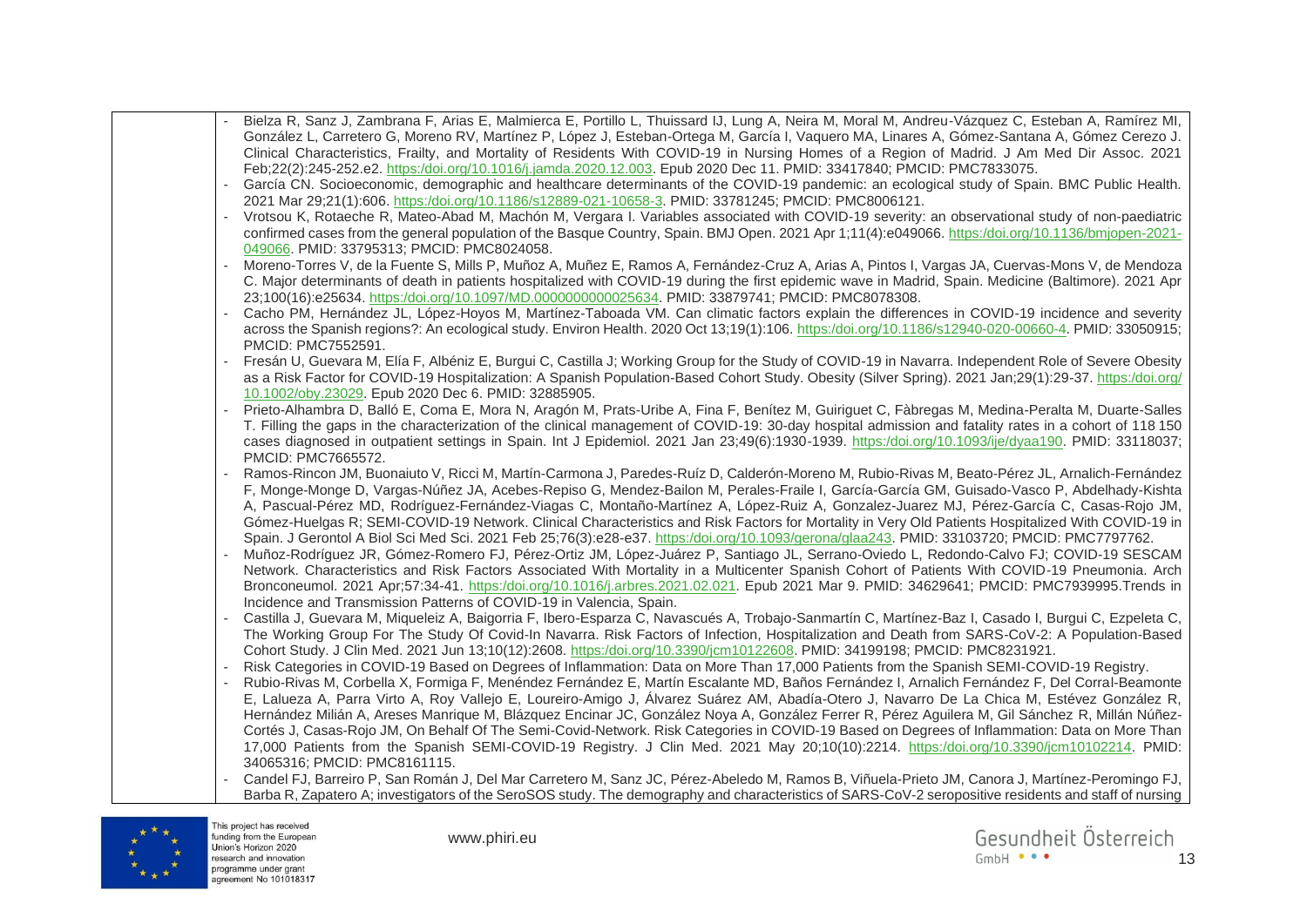| homes for older adults in the Community of Madrid: the SeroSOS study. Age<br>Ageing.<br>Jun 28;50(4):1038-1047.<br>2021                                                                                                     |
|-----------------------------------------------------------------------------------------------------------------------------------------------------------------------------------------------------------------------------|
| https://doi.org/10.1093/ageing/afab096. PMID: 33945607; PMCID: PMC8135991.<br>Casas-Rojo JM, Antón-Santos JM, Millán-Núñez-Cortés J, Lumbreras-Bermejo C, Ramos-Rincón JM, Roy-Vallejo E, Artero-Mora A, Arnalich-Fernández |
| F, García-Bruñén JM, Vargas-Núñez JA, Freire-Castro SJ, Manzano-Espinosa L, Perales-Fraile I, Crestelo-Viéitez A, Puchades-Gimeno F, Rodilla-Sala                                                                           |
| E, Solís-Marquínez MN, Bonet-Tur D, Fidalgo-Moreno MP, Fonseca-Aizpuru EM, Carrasco-Sánchez FJ, Rabadán-Pejenaute E, Rubio-Rivas M, Torres-                                                                                 |
| Peña JD, Gómez-Huelgas R; en nombre del Grupo SEMI-COVID-19 Network. Clinical characteristics of patients hospitalized with COVID-19 in Spain:                                                                              |
| Results from the SEMI-COVID-19 Registry. Rev Clin Esp (Barc). 2020 Nov;220(8):480-494. https://doi.org/10.1016/j.rce.2020.07.003. Epub 2020 Jul 19.                                                                         |
| PMID: 32762922; PMCID: PMC7480740.                                                                                                                                                                                          |
| Coll M, Ortega-Cerdà M, Mascarell-Rocher Y. Ecological and economic effects of COVID-19 in marine fisheries from the Northwestern Mediterranean                                                                             |
| Sea. Biol Conserv. 2021 Mar;255:108997. https://doi.org/10.1016/j.biocon.2021.108997. Epub 2021 Feb 4. PMID: 33558776; PMCID: PMC7859691.                                                                                   |
| Modeling the Spatiotemporal Epidemic Spreading of COVID-19 and the Impact of Mobility and Social Distancing Interventions. DOI:                                                                                             |
| https://doi.org/10.1103/PhysRevX.10.041055                                                                                                                                                                                  |
| Donoso-Navarro E, Arribas Gómez I, Bernabeu-Andreu FA. IL-6 and Other Biomarkers associated with Poor Prognosis in a Cohort of Hospitalized                                                                                 |
| Patients with COVID-19 in Madrid. Biomark Insights. 2021 May 24;16:11772719211013363. https://doi.org/10.1177/11772719211013363. PMID:                                                                                      |
| 34103886; PMCID: PMC8150444.                                                                                                                                                                                                |
| Lalueza A, Lora-Tamayo J, de la Calle C, Sayas-Catalán J, Arrieta E, Maestro G, Mancheño-Losa M, Marchán-López Á, Díaz-Simón R, García-García                                                                               |
| R, Catalán M, García-Reyne A, de Miguel-Campo B, Lumbreras C. Utilidad de las escalas de sepsis para predecir el fallo respiratorio y la muerte en                                                                          |
| pacientes con COVID-19 fuera de las Unidades de Cuidados Intensivos [The early use of sepsis scores to predict respiratory failure and mortality in non-                                                                    |
| ICU patients with COVID-19]. Rev Clin Esp. 2020 Nov 7. Spanish. https://doi.org/10.1016/j.rce.2020.10.004. Epub ahead of print. PMID: 33191944;                                                                             |
| PMCID: PMC7648653.                                                                                                                                                                                                          |
| Satué-Gracia EM, Vila-Córcoles A, de Diego-Cabanes C, Vila-Rovira A, Torrente-Fraga C, Gómez-Bertomeu F, Hospital-Guardiola I, Ochoa-Gondar O,                                                                              |
| Martín-Luján F. Susceptibility and risk of SARS-COV-2 infection among middle-aged and older adults in Tarragona area, Spain. Med Clin (Barc). 2022                                                                          |
| Mar 25;158(6):251-259. https://doi.org/10.1016/j.medcli.2021.03.027. Epub 2021 May 7. PMID: 34074472; PMCID: PMC8103142.                                                                                                    |
|                                                                                                                                                                                                                             |
| Indirect Impact Health Indicators:                                                                                                                                                                                          |
| The Carlos III Health Institute (ISCIII), in collaboration with the Ministry of Health, World Health Organization and two regional universities coordinates a                                                               |
| behavioural insights study, the COSMO-Spain (https://portalcne.isciii.es/cosmo-spain/). It is the first population study focused on gathering data on                                                                       |
| knowledge, attitudes, and practices about COVID-19 in Spain.<br>The first round of the study was carried out between 27th July 2020 and 3rd August 2020 and it is still on going. The last data published come from Round   |
| 10 (a survey carried out between 25th February 2022 and 4rd March 2022). Between the questions included in the survey, one is related to mental health                                                                      |
| trough the WHO-5 wellbeing index.                                                                                                                                                                                           |
|                                                                                                                                                                                                                             |
| The MINDCOVID project aims to study the mental health of healthcare workers, COVID-19 patients and their close contacts, and adults from the general                                                                        |
| Spanish adult population. These represent three potentially vulnerable groups to the negative mental health impact of the COVID-19 pandemic. It aims to                                                                     |
| provide a comprehensive assessment of the impact on mental health of the current COVID-19 outbreak in Spain. Publications section:                                                                                          |
| https://www.mindcovid.org/publications                                                                                                                                                                                      |
|                                                                                                                                                                                                                             |
| Since December 2020, the Spanish Ministry of Health, together with the Regional Health Authorities, have been working in the evaluation of the National                                                                     |
| Health System performance along the pandemic. Since then, a plan describing the evaluation framework for the assessment has been elaborated (defining                                                                       |
| the scope, objectives, and the required indicators to comprehensively assess the system) and four experts have been chosen to plan and coordinate the                                                                       |
| evaluation. Results are expected this year.                                                                                                                                                                                 |
| Further information:                                                                                                                                                                                                        |

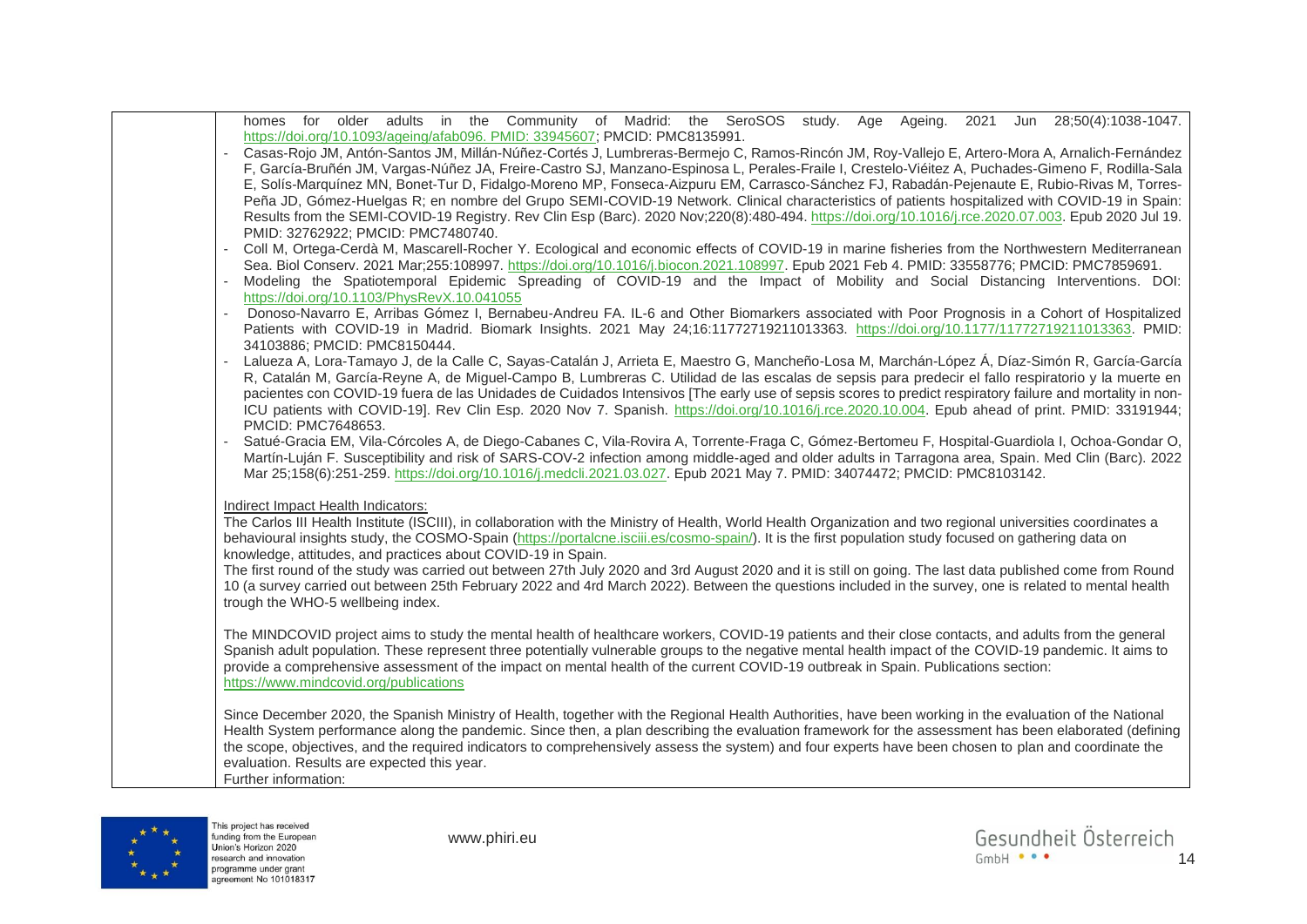|               | https://es.scribd.com/document/563583235/Informe-del-grupo-de-trabajo-sobre-el-marco-para-la-realizacion-de-una-evaluacion-independiente-del-                                                                                           |
|---------------|-----------------------------------------------------------------------------------------------------------------------------------------------------------------------------------------------------------------------------------------|
|               | desempeno-del-Sistema-Nacional-de-Salud-frente-a-l#from_embed                                                                                                                                                                           |
|               | https://www.lamoncloa.gob.es/serviciosdeprensa/notasprensa/sanidad14/Paginas/2021/220921-interterritorialevaluacion.aspx                                                                                                                |
| <b>United</b> | Studies on the following topics has been published: Excess mortality, Direct impact of covid, Indirect impact of covid, Years of life lost, Change in life                                                                              |
| Kingdom       | expectancy, Diminished sense of well being, Deteriorated mental state and Burden of disease, although largely through indirect impact.                                                                                                  |
|               |                                                                                                                                                                                                                                         |
|               | DelPozo-Banos M et al. Healthcare contacts with self-harm during COVID-19: an e-cohort whole-population-based study using individual-level linked                                                                                       |
|               | routine electronic health records in Wales, UK, 2016 - March 2021. PLoS ONE (accepted 31/03/22).                                                                                                                                        |
|               | Joliffe D et al. Vitamin D Supplements for Prevention of Covid-19 or other Acute Respiratory Infections: a Phase 3 Randomized Controlled Trial                                                                                          |
|               | (CORONAVIT). MedRxix (23/03/22). https://doi.org/10.1101/2022.03.22.22271707                                                                                                                                                            |
|               | Torabi F et al. Impact of COVID19 pandemic on community medication dispensing: a national cohort analysis in Wales, UK. IJPDS. (accepted 06/03/22).                                                                                     |
|               | Perry M et al. COVID-19 vaccine effectiveness in adults aged 50 years and older in Wales UK, a population data-linkage cohort approach. Human                                                                                           |
|               | Vaccines & Immunotherapeutics 2022 https://doi.org/10.1080/21645515.2022.2031774 (published 03/03/22).                                                                                                                                  |
|               | Bedston S et al. COVID-19 vaccine uptake, effectiveness and waning in 93,000 health care workers: a national prospective cohort study in Wales. Vaccine                                                                                 |
|               | 2022;40:27 10.1016/j.vaccine.2021.11.061                                                                                                                                                                                                |
|               | Hollinghurst J et al. COVID-19 risk factors amongst 14,786 care home residents: An observational longitudinal analysis including daily community positive                                                                               |
|               | test rates of COVID-19, hospital stays, and vaccination status in Wales (UK) between 1st September 2020 and 1st May 2021 (accepted Age and Ageing                                                                                       |
|               | 14/02/22).                                                                                                                                                                                                                              |
|               | Snooks H et al. Call volume, triage outcomes, and protocols during the first wave of the COVID-19 pandemic in the United Kingdom: Results of a national                                                                                 |
|               | survey. JACEP Open 2021 (published 02/08/21) https://doi.org/10.1002/emp2.12492                                                                                                                                                         |
|               | Talaei M et al. Determinants of pre-vaccination serologic responses to SARS-CoV-2: a population-based longitudinal study (COVIDENCE UK). BMC Med                                                                                        |
|               | 20, 87 (2022). https://doi.org/10.1186/s12916-022-02286-4 (published 22/02/22).<br>Marchant E et al. COVID-19 mitigation measures in primary schools and association with infection and school staff wellbeing: an observational survey |
|               | linked with routine data in Wales, UK. PLoS ONE 2022;17(2): e0264023 https://doi.org/10.1371/journal.pone.0264023 (published 18/02/22).                                                                                                 |
|               | Vasileiou E et al. Investigating the uptake, effectiveness and safety of COVID-19 vaccines: protocol for an observational study using linked UK national                                                                                |
|               | data. BMJ Open 2022;12:e050062. https:/doi.org/10.1136/bmjopen-2021-050062                                                                                                                                                              |
|               | https://bmjopen.bmj.com/content/bmjopen/12/2/e050062.full.pdf (published 09/02/22).                                                                                                                                                     |
|               | Lyons J et al. Validating the QCOVID risk prediction algorithm for risk of mortality from COVID-19 in the adult population in Wales, UK, IJPDS 2022 5:4:13                                                                              |
|               | (published 16/02/22). https://doi.org/10.23889/ijpds.v5i4.1697                                                                                                                                                                          |
|               | Holt H et al. Risk factors for developing COVID-19: a population based longitudinal study (COVIDENCE UK). Thorax http://dx.doi.org/10.1136/thoraxjnl-                                                                                   |
|               | 2021-217487 (published 30/11/21).                                                                                                                                                                                                       |
|               | Daniels H et al. Epilepsy mortality in Wales during COVID-19. Seizure 2021; 94: 39-42. https://doi.org/10.1016/j.seizure.2021.11.017 (published 27/11/21).                                                                              |
|               | Hollinghurst J et al. COVID-19 infection risk amongst 14,104 vaccinated care home residents: a national observational longitudinal cohort study in Wales,                                                                               |
|               | UK, December 2020–March 2021. Age and Ageing 2022;5:1 https://doi.org/10.1093/ageing/afab223 (published 17/11/21).                                                                                                                      |
|               | Hippisley-Cox J et al. Risk prediction of covid-19 related death and hospital admission in adults after covid-19 vaccination: national prospective cohort                                                                               |
|               | study. BMJ 2021;374:n2244 http://dx.doi.org/10.1136/bmj.n2244 (published 17/09/21).                                                                                                                                                     |
|               | Perry M et al. Inequalities in coverage of COVID-19 vaccination: a population register based cross-sectional study in Wales, UK. Vaccine 2021                                                                                           |
|               | https://doi.org/10.1016/j.vaccine.2021.09.019 (published 08/09/21)                                                                                                                                                                      |
|               | Snooks H et al. Call volume, triage outcomes and protocols during the first wave of the COVID-19 pandemic in the UK: results of a national survey.                                                                                      |
|               | Journal of the American College of Emergency Physicians Open https://doi.org/10.1002/emp2.12492. (published 02/08/21).                                                                                                                  |
|               | Simpson CR et al First-dose ChAdOx1 and BNT162b2 COVID-19 vaccines and thrombocytopenic, thromboembolic and hemorrhagic events in Scotland.                                                                                             |
|               | NMed 2021 - https://doi.org/10.1038/s41591-021-01408-4 (published 09/06/21). https://www.nature.com/articles/s41591-021-01408-4                                                                                                         |

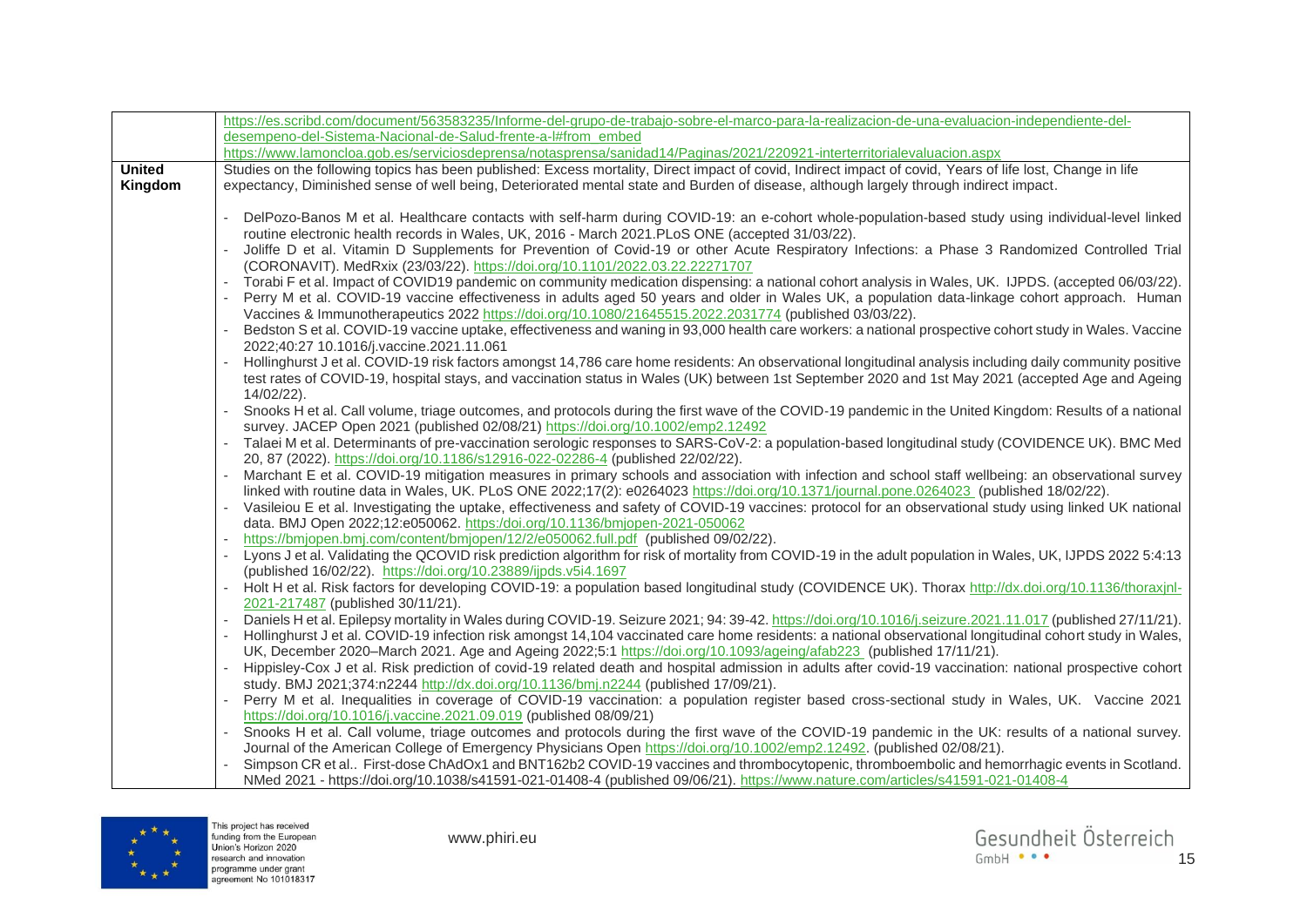| Nafilyan V et al. An external validation of the QCovid risk prediction algorithm for risk of mortality from COVID-19 in adults: national validation cohort study<br>in England. The Lancet Digital Health 2021, https://doi.org/10.1016/S2589-7500(21)00080-7 (published 25/05/21).                            |
|----------------------------------------------------------------------------------------------------------------------------------------------------------------------------------------------------------------------------------------------------------------------------------------------------------------|
| Alsallakh MA et al. Impact of COVID-19 lockdown on the incidence and mortality of acute exacerbations of chronic obstructive pulmonary disease: national<br>interrupted time series analyses for Scotland and Wales. BMC Med 19, 124 (2021). https://doi.org/10.1186/s12916-021-02000-w. (published 17/05/21). |
| Dobbs TD et al. Surgical activity in England and Wales during the COVID-19 pandemic: a nationwide observational cohort study. British Journal of                                                                                                                                                               |
| Anaesthesia 2021 https://doi.org/10.1016/j.bja.2021.05.001 (published 17/06/21).                                                                                                                                                                                                                               |
| Thompson DA et al. Staff-Pupil SARS-CoV-2 Infection Pathways in Schools in Wales: A Population Level Linked Data Approach. BMJ Paediatrics Open                                                                                                                                                                |
| 2021;5:ee00149. https://doi.org/10.1136/ bmjpo-2021-001049 (published 10/05/21).                                                                                                                                                                                                                               |
| https://bmipaedsopen.bmj.com/content/bmjpo/5/1/e001049.full.pdf                                                                                                                                                                                                                                                |
| Davies GA et al. Impact of COVID-19 lockdown on emergency asthma admissions and deaths: national interrupted time series analyses for Scotland and                                                                                                                                                             |
| Wales. Thorax 2021 https://doi.org/10.1136/thoraxjnl-2020-216380 (Published 29/03/21). https://thorax.bmj.com/content/early/2021/02/11/thoraxjnl-                                                                                                                                                              |
| 2020-216380                                                                                                                                                                                                                                                                                                    |
| Lyons J et al (2020) Understanding and responding to COVID19 in Wales: protocol for a privacy protecting data platform for enhanced epidemiology                                                                                                                                                               |
| and evaluation of interventions. BMJ Open 2020;10:e043010. https://doi.org/10.1136/ bmjopen-2020-043010 (published 21/10/20).                                                                                                                                                                                  |
| https://bmjopen.bmj.com/content/bmjopen/10/10/e043010.full.pdf                                                                                                                                                                                                                                                 |
| Clift AK et al. Living risk prediction algorithm (QCOVID) for risk of hospital admission and mortality from coronavirus 19 in adults: national derivation                                                                                                                                                      |
| and validation cohort. BMJ 2020;371:m3731 https://doi.org/10.1136/bmj.m3731 (published 20/10/20).                                                                                                                                                                                                              |
|                                                                                                                                                                                                                                                                                                                |
| Not yet published but accepted: Greene G et al Impact of the SARS-CoV-2 pandemic on the female breast, colorectal and non-small cell lung cancer                                                                                                                                                               |
| incidence, stage and healthcare pathway to diagnosis during 2020 in Wales, UK using a national cancer clinical record system. British Journal of Cancer                                                                                                                                                        |
| (accepted 05/04/22).                                                                                                                                                                                                                                                                                           |
|                                                                                                                                                                                                                                                                                                                |